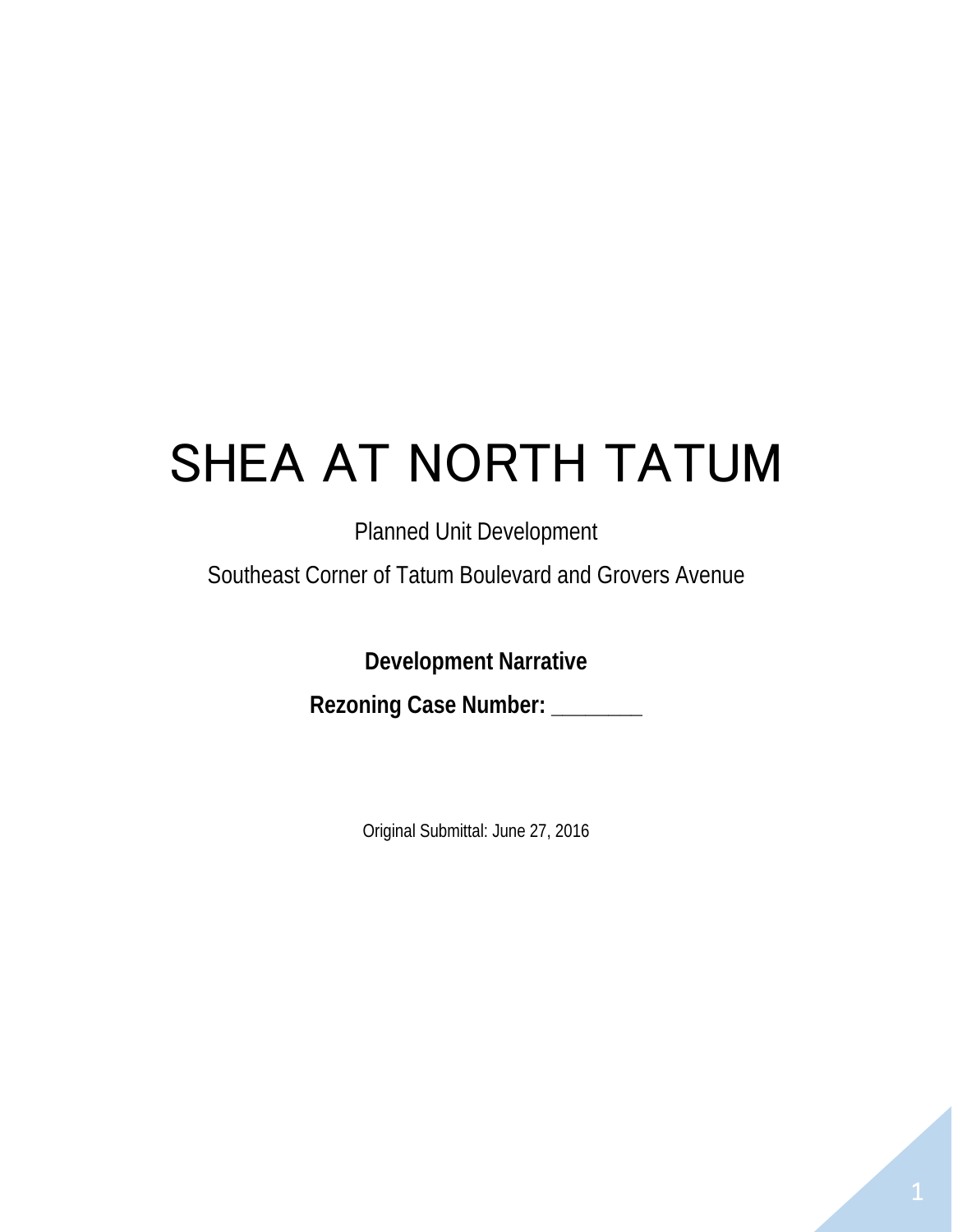# *Table of Contents*

| Α.           |  |
|--------------|--|
| B.           |  |
| $C_{\cdot}$  |  |
| D.           |  |
| Ε.           |  |
| $F_{\rm{H}}$ |  |
| G.           |  |
| Η.           |  |
| $\mathbf{L}$ |  |
| J.           |  |
| Κ.           |  |
| L.           |  |
|              |  |

# *List of Exhibits*

| 1.               |                                                 |  |
|------------------|-------------------------------------------------|--|
| 2.               |                                                 |  |
| 3.               |                                                 |  |
| $\overline{4}$ . |                                                 |  |
| 5.               |                                                 |  |
| 6.               |                                                 |  |
| 7 <sub>1</sub>   | General Plan Map: Existing & Proposed Exhibit 7 |  |
| 8.               | Zoning Map: Existing & Proposed Exhibit 8       |  |
| 9.               |                                                 |  |
| 10.              |                                                 |  |
| 11.              |                                                 |  |
| 12.              | Entry and Linear Park Master Plan Exhibit 12    |  |
| 13.              |                                                 |  |
| 14.              |                                                 |  |
| 15.              |                                                 |  |
|                  |                                                 |  |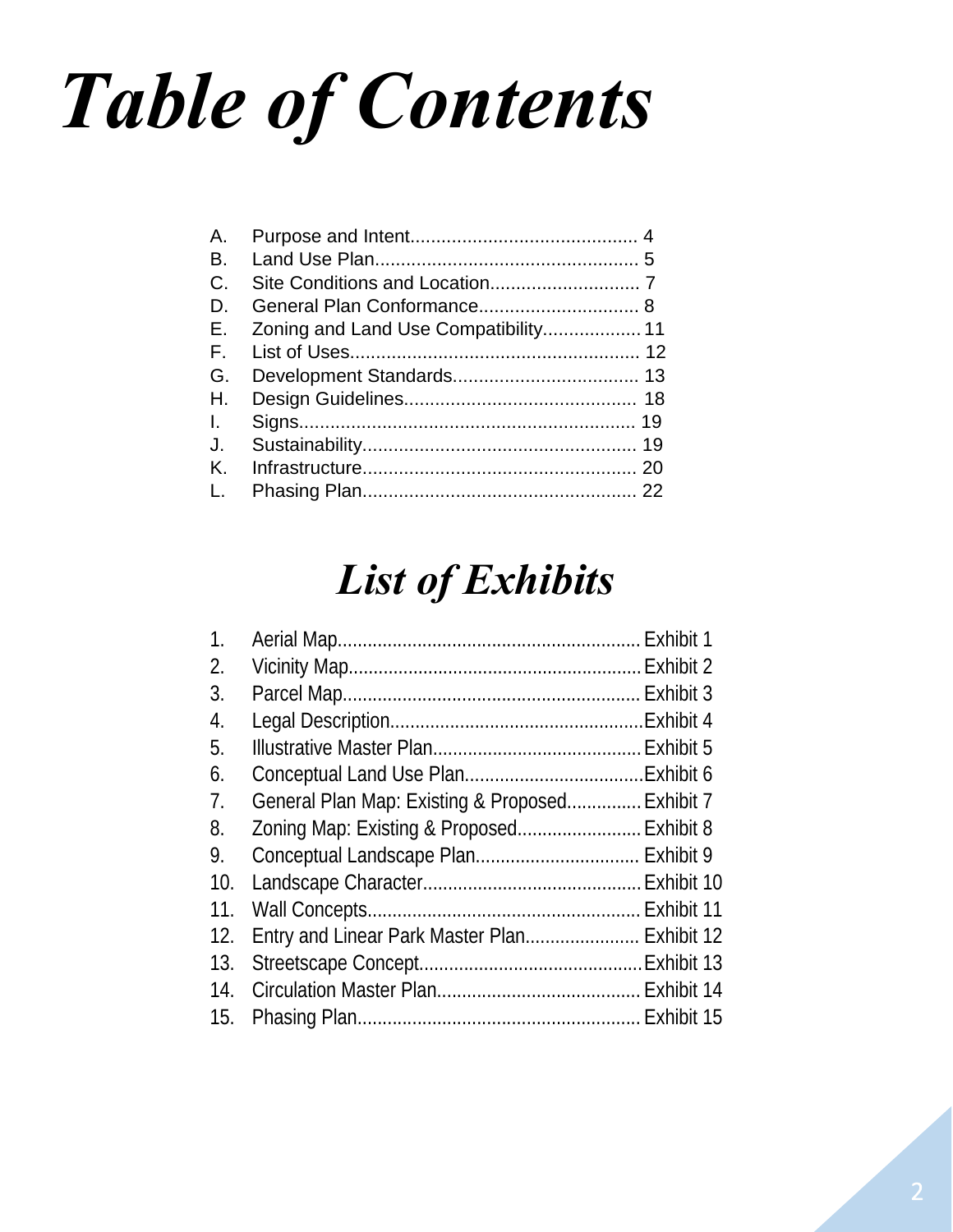# **Principals and Development Team**



Applicant/Representative: Jason Morris



Planning & Design:



Civil Engineer: Nguyen Lam



Traffic Engineer: Dawn Cartier



Property Developer: Dave Garcia/Dan Bonow Shea Homes 8800 North Gainey Drive, Suite 350 Scottsdale, AZ 85258 Phone: 480-348-6157 Email: [david.garcia@sheahomes.com](mailto:david.garcia@sheahomes.com) dan.bonow@sheahomes.com

> Withey Morris, PLC 2525 East Arizona Biltmore Circle, Suite A-212 Phoenix, AZ 85016 Phone: 602-230-0600 Email: [jason@witheymorris.com](mailto:jason@witheymorris.com)

Jamie van Ravensway Greey|Pickett 7114 East Stetson Drive, Suite 205 Scottsdale, AZ 85251 Phone: 480-609-0009 Email: jvanravensway@greeypickett.com

HILGARTWILSON 2141 East Highland Avenue, Suite 250 Phoenix, AZ 85016 Phone: 602-490-0535 Email: nlam@hilgartwilson.com

10605 North Hayden Road, Bld. G, Suite 140 Scottsdale, AZ 85260 Phone: 480-659-4250 Email: [dcartier@civtech.com](mailto:dcartier@civtech.com)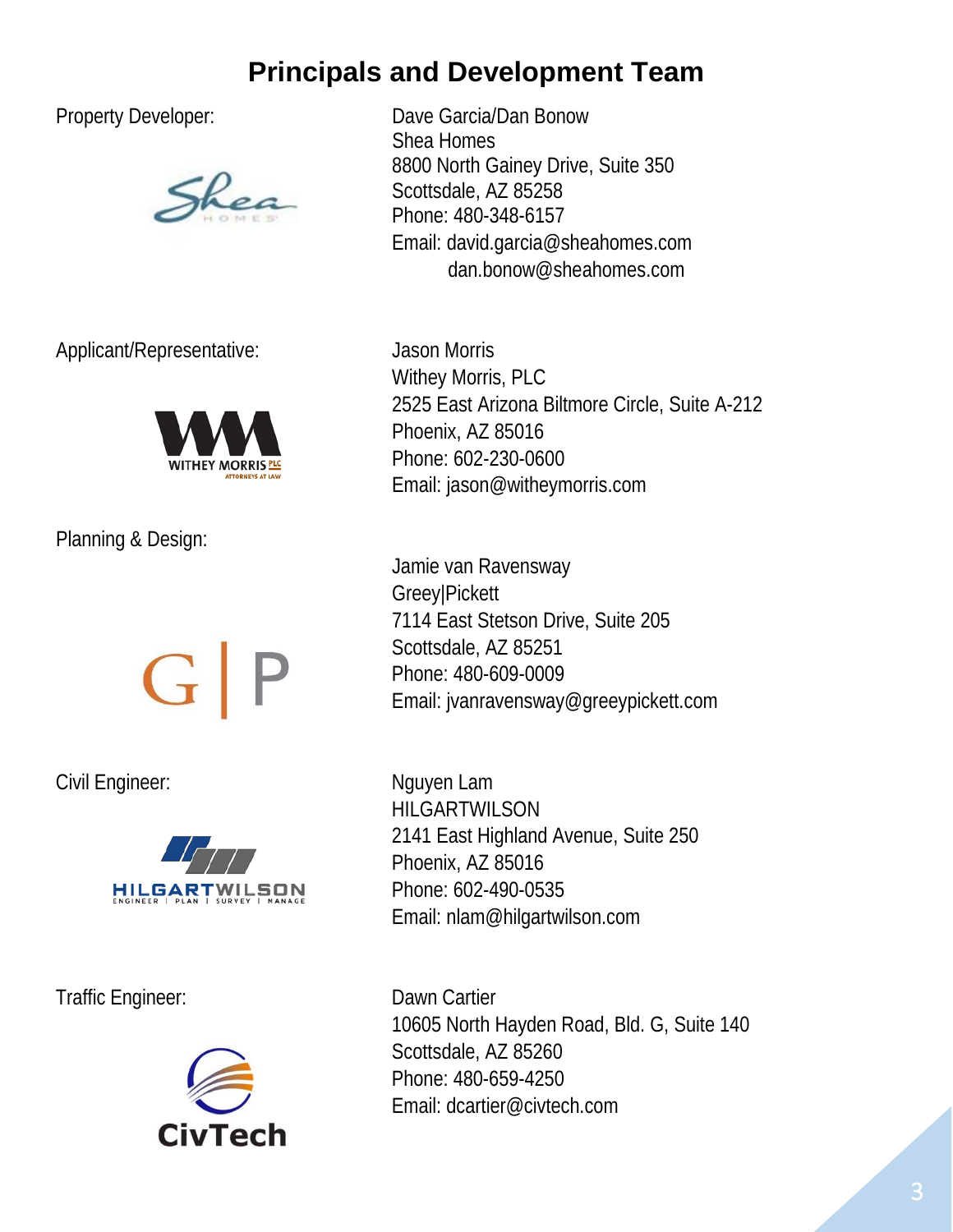# **A. PURPOSE AND INTENT**

#### **Planned Unit Development**

The Shea at North Tatum Planned Unit Development (PUD) is intended to be a stand-alone document of zoning regulations for a particular project at the southeast corner of Tatum Boulevard and Grovers Avenue. Provisions not specifically regulated by the PUD are governed by the Zoning Ordinance of the City of Phoenix (Phoenix Zoning Ordinance). If there are conflicts between specific provisions of this PUD, and the Phoenix Zoning Ordinance or design guidelines, the terms of this PUD shall apply. Shea at North Tatum only modifies Phoenix Zoning Ordinance regulations and does not modify other City Codes or requirements. The purpose and intent statements are not requirements that will be enforced by the City. Further, this PUD includes general background information to help illustrate the intent of the development. The proposed land use plan, exhibits and illustrative photos are representations of the proposed character and quality of the development.

#### **Project Overview and Goals**

The Shea at North Tatum "North Tatum" PUD is for a 121.7 gross/114.4 net-acre site ("Property) located at the southeast corner of Tatum Boulevard and Grovers Avenue. This PUD will enable this long-standing property be developed as a cohesive residential neighborhood that offers residents a wide variety of housing options in response to an ever-changing lifestyle. The development will offer residences that span generational segments to provide opportunities to live in an exciting part of the Paradise Valley Village "Village". The applicant, Shea Homes ("Shea"), intends to make a significant investment in this area with quality-built residences that boast cutting edge details, energy efficiency and affordability. Shea's award-winning reputation for designing modern living styles with flexible interior spaces meets the evolving needs of this area and the Village. This PUD will facilitate development of this property in such a way as to provide a seamless transition between the existing and proposed uses with the addition of attractive attached/detached single-family homes, rental residences and an active lifestyle component geared toward the needs of the Baby Boomer generation. (See **Exhibit 1**, Aerial Map; **Exhibit 2**, Vicinity Map; **Exhibit 3**, Parcel Map; and **Exhibit 4**, Legal Description).

Shea at North Tatum will provide sophisticated home buyers with exciting alternatives of living comfortably in close proximity to employment centers, regional recreational facilities, freeway access and transportation corridors, restaurants, shopping, fitness centers, and world-class event spaces. Further, Shea at North Tatum will help support the local commercial economy and employment sectors since future residents will live, work, dine and shop at the nearby retail and other service-orientated establishments. Significant economic activity will benefit the area as residents become employees and/or customers who generate considerable ongoing tax revenues. Also, the addition of housing provided within North Tatum will allow existing and future employers to attract and sustain employees who choose to live nearby without the need to commute from other locations in the Valley.

The tier goals and objectives of the Shea at North Tatum PUD are:

- *Provide a meaningful framework for development of this parcel in order to establish a residential community that offers a range of housing options that achieves synergy through meaningful design principles and amenities.*
- *Create innovative and attractive homes to exceed the expectations of today's homebuyer.*
- *Support existing local businesses with the addition of residents who will live, work, play and recreate in this area.*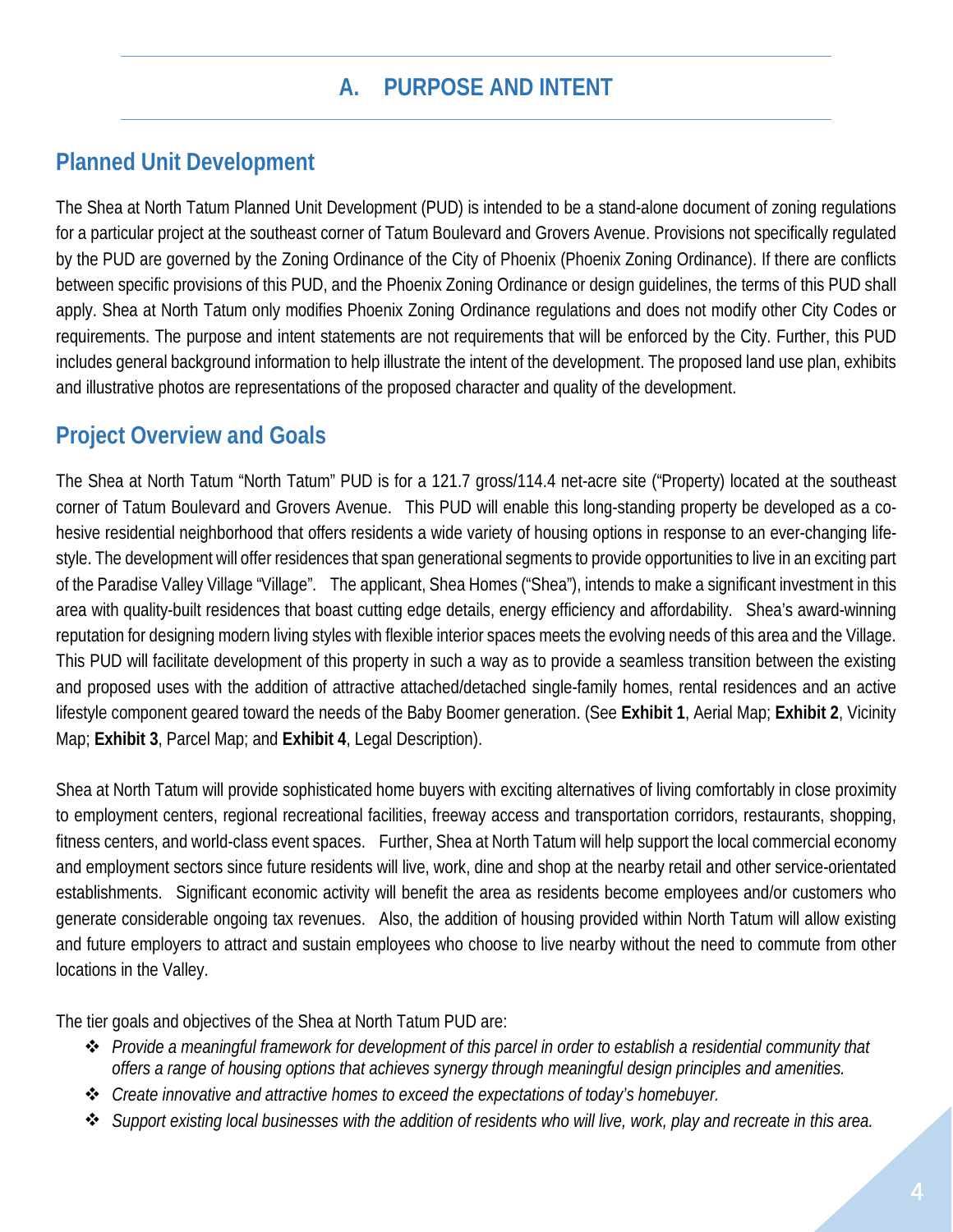- *Incorporate land use and design principles that blend well with the character of the area.*
- *Enhance employment attractiveness with a nearby, affordable, and quality living environment.*

# **Overall Design Concept**

The Shea at North Tatum PUD establishes consistent development regulations in order to guide the development of the approximate 122-acre vacant property into seven (7) individual unique neighborhoods (or "Parcels") for the different home types. This application proposes a mix of residential uses including single-family residential homes (i.e. attached/detached homes, stacked flats and duplexes), a parcel for traditional multi-family residences (i.e. multi-level/carriage-style residences and studios) and an "age-restricted" active lifestyle community for individuals 55 and over. (See **Exhibit 5**, Illustrative Master Plan). The project will be designed in a pedestrian-friendly manner with careful consideration given to landscaped streetscapes and modern home design with a variety of offerings, including 1 or 2-car garages, energy efficiency options, private balconies, great outdoor spaces, covered patios, and modern appliances. Further, this gated community will be enhanced with several areas for recreation that may include (but are not limited to) parks with tot lots and covered seating areas, sparkling pools, covered cabana areas and ramadas that invite neighbors and families to gather and enjoy the outdoors together.

The Shea at North Tatum PUD utilizes flexible design and land use standards in order to achieve a balance between the surrounding area developments and the various proposed housing styles. This residential community will attain a symbiotic relationship between the different housing choices through a variety of common design elements including thematic streetscape, landscaping techniques, building materials, and colors. Further, pedestrian linkages, programmed open space areas and parks are planned to be interspersed throughout the project to foster improved neighborhood connections.

#### **B. LAND USE PLAN**

Shea at North Tatum "Project" PUD proposes a mix of residential uses that will incorporate flexible design principles with consistent development regulations in order to guide the ultimate build-out of the individual parcels. The intent of the land use plan is to create three (3) land use Zones in order to designate the type of residential development. The Zones within the Project include as follows: (1) Neighborhood Residential – Detached; (2) Neighborhood Residential - Attached; and (3) Multifamily Residential (See **Figure A**). The proposed Zones enable the development of seven (7) pockets of unique neighborhoods (or "Parcels") envisioned to offer a range of home types to attract and foster a multi-generational community. The Project will feature a centralized open space and amenity areas to engage residents, pedestrian-friendly pathways, efficient building design and landscape techniques, and a theme and character to complement the surrounding neighborhood. (See **Exhibit 6**, Conceptual Land Use Plan):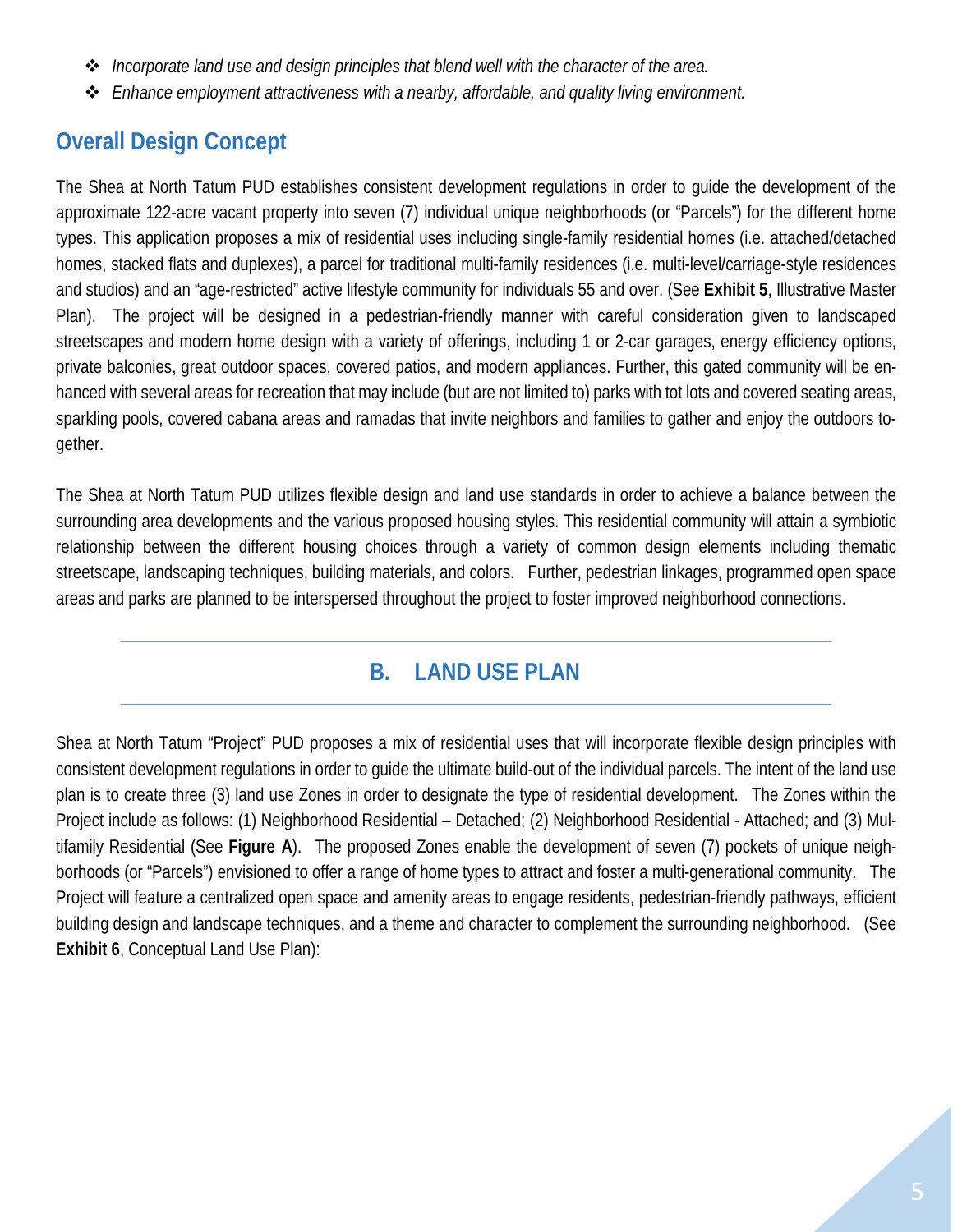| <b>FIGURE A - LAND USE ZONES</b> |                                     |                                 |              |                      |  |  |
|----------------------------------|-------------------------------------|---------------------------------|--------------|----------------------|--|--|
| Zone                             | Land use                            | <b>VDe</b>                      | Target units | <b>Maximum units</b> |  |  |
|                                  | Neighborhood Residential - Detached | Single Family                   | 289          | 303                  |  |  |
|                                  | Neighborhood Residential - Attached | Single Family<br>Age Restricted | 209<br>297   | 541                  |  |  |
|                                  | Multi-Family Residential            | Multi-Family                    | 960          | 1.044                |  |  |
|                                  |                                     |                                 | 1.755        | 1,889                |  |  |

The Project is proposed with two primary access points. The access for the single family residential portion of the development will be along Tatum Boulevard. This access will feature a gated entrance that will transition to a median divided collector serving the six neighborhoods which are composed of both traditional single family and active lifestyle homes. This neighborhood collector is planned with a boulevard-like median that is planned to incorporate amenities and lush landscaping. This streetscape scene will also include shaded, detached sidewalk(s) and mature landscaped corridors to activate the streetscape and create a more pleasing environment for residents and guests. While the Tatum access point is envisioned as the primary access, there will be three (3) access points along the periphery of the development with two (2) gated, exit-only access points along Grovers Avenue and a gated emergency access only point along 52nd Street.

A separate entrance is planned for the multi-family neighborhood at Bell Road. The separate entrances are envisioned to to create unique portals and entrances under the overall context and character of the Project. The separation of the primary access points is intended to internalize traffic to the respective community neighborhood. This, coupled with limiting access points to the adjacent collector roads, is envisioned to minimize through traffic and impacts to the adjacent neighborhoods.

A variety of active and passive recreational areas and resident amenities will create a close sense of community by bringing residents together. These resident amenities may include (but are not limited to) pocket parks with lush landscaping, tot lots, pedestrian sidewalks and trails that wind through the site, resident's only pool(s), ramadas with picnic tables, and wide open spaces with plenty of turf. All of these amenities will be designed to engage residents and visitors to share in a variety of recreational activities year-round.

# **Building Type Categories**

There are several different building types permitted within the seven (7) designated Parcels. A range of elevations will be offered to complement the surrounding neighborhood. The homes will reflect high quality materials and thoughtful design touches. As envisioned, the elevations may range from traditional Tuscan and Santa Barbara character and themes, to modern and soft contemporary themed homes. A collection of vignettes are shown to illustrate the potential concepts.

For information regarding the allowed building types/uses within each parcel, please refer to section "F. List of Uses". Additionally, approximate acreages for each "Parcel" can be found in the Land Use Table. Consistent with Phoenix Zoning Ordinance Section 671.E.1, a major amendment will be required if a new building type is proposed in a Parcel in which it is not currently permitted per the Land Use Table. The boundaries of each Parcel shall be defined as provided in the legal descriptions filed under the Shea at North Tatum PUD.

#### **Multi-Family Buildings:**

Buildings with multiple residential dwelling units. A range of densities are anticipated, but shall not to exceed 40 dwelling units per acre.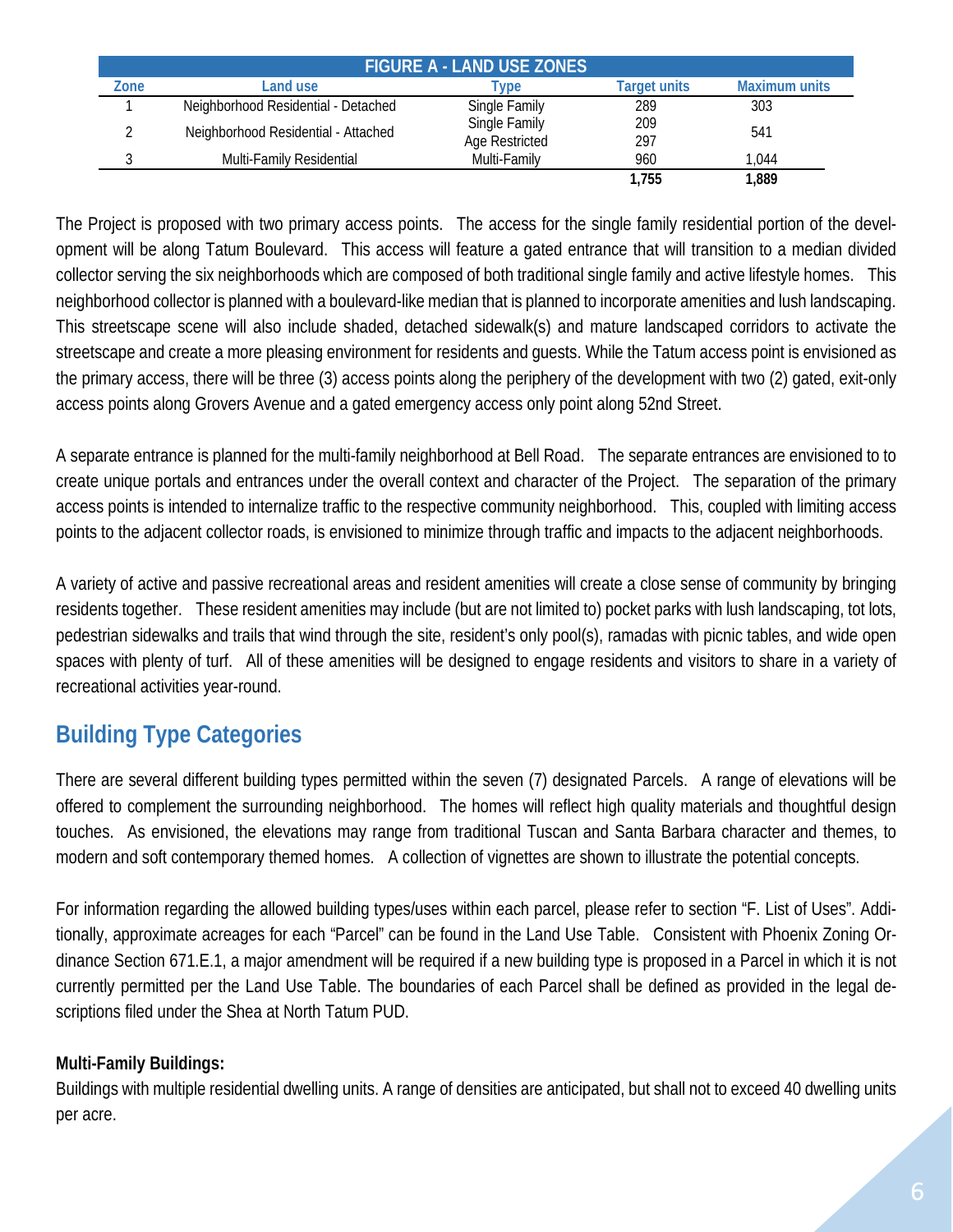#### **Single-Family Detached Buildings:**

Individual stand-alone residences. A range of densities are anticipated, but shall not to exceed 8 dwelling units per acre. The home types in this category shall range from traditional detached homes to cluster-type and motor court homes.





#### **Single-Family Attached Buildings:**

Multiple residences that share one or more walls with adjoining dwellings. A range of densities are anticipated, but shall not to exceed 11 dwelling units per acre. The home types in this category shall range from duplex condominium to stacked-flat units.



# **C. SITE CONDITIONS AND LOCATION**

#### **Site Location, Acreage & Context**

The total Property area consists of approximately 121.7 gross/114.4 net acres. (See **Exhibit 4**, Legal Description for PUD Property Boundary). This application represents a significant property assemblage of two (2) large vacant parcels of land between Tatum Boulevard (west) and 52nd Street (east), Grovers Avenue (north) and Bell Road (south). Further, the subject Property wraps around existing commercial and multi-family uses (i.e. Brakes Plus, Villa Salerno apartments, Sun Devil Auto and Jiffy Lube) which are accessed from the adjacent arterial roadways.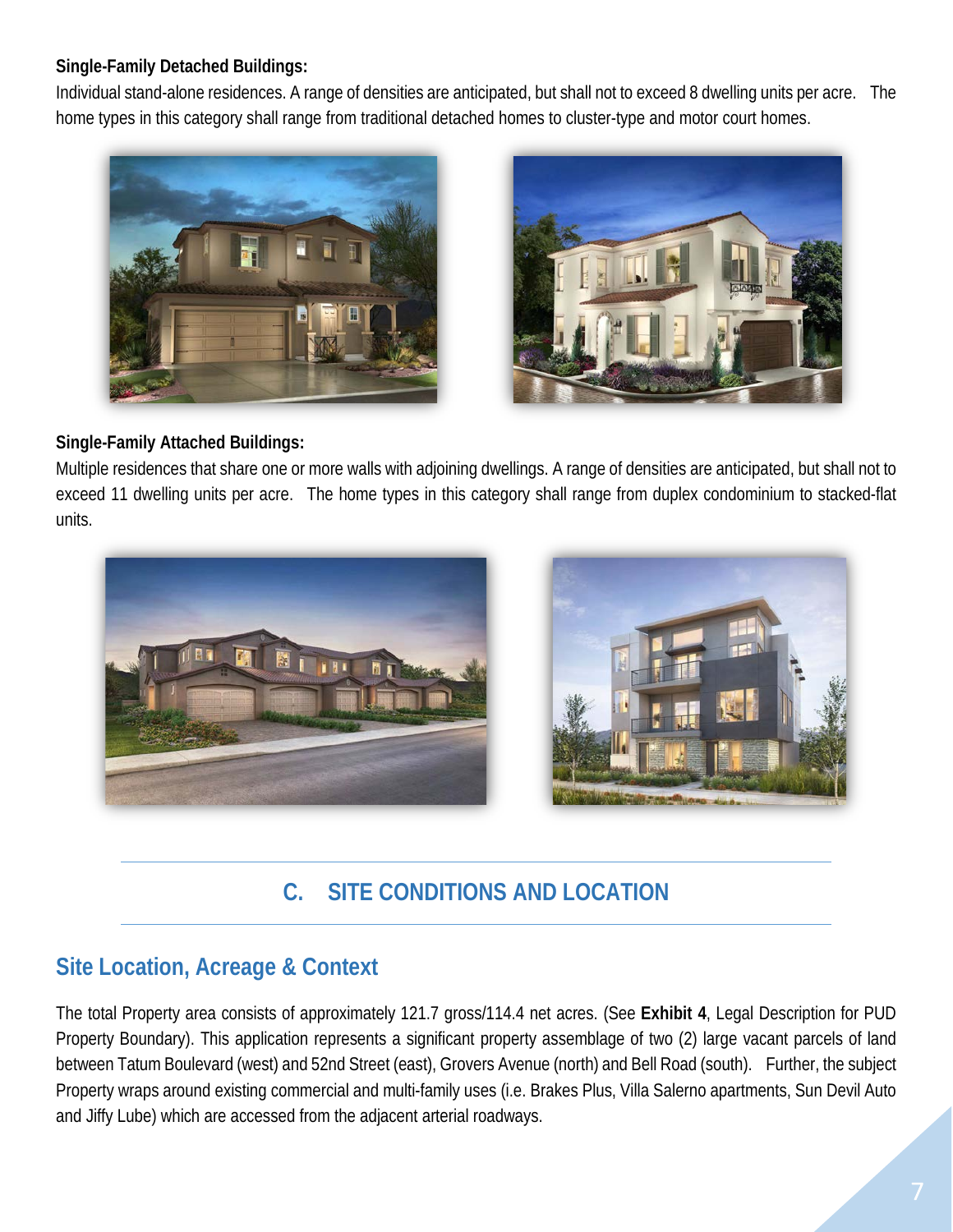The Property is generally located within one of the City's most desirous employment and commercial corridors and enjoys excellent local and regional access due to its strategic location near the State Route 51 and Loop 101 Freeways. Given the nearby park and ride location and arterial bus stops, future residents of the Project will likely contribute to an increase in bus ridership and alternative modes of transportation to get to their destinations. Shea at North Tatum is an infill project that combines superior quality and character to support the social and economic fabric of north Phoenix.

# **Topography**

There are no significant topographical or natural features on the Property. The Property is generally flat and remains largely undeveloped. The Property and surrounding area gently slope southward at a slope of approximately 0.4%.

#### **D. GENERAL PLAN CONFORMANCE**

The proposed development is supported by the following goals, policies and objectives of the General Plan Map (See **Exhibit 7**, General Plan Map: Existing & Proposed).

# **Cores, Centers and Corridors**

#### *The Goal:*

*Phoenix residents should have an abundance of places to connect with services, resources and each other.* 

*Land Use:*

**Plan cores, centers, corridors to include a variety of land uses: office, retail shopping, entertainment and cultural, housing, hotel and resort, and where appropriate, some types of industry.**

*Design Principle:*

**Promote development in compact cores, centers and corridors that are connected by roads and transit, and are designed to encourage walking and bicycling.**

The Shea at North Tatum PUD accommodates distinct living environments for residents who want to live close to work and have abundant retail/recreational activities. One of the unique benefits with this development is the ability of the applicant to create a seamless land use transition from the single family residential uses to the north and east to higher density residential and commercial uses to the west and south by providing a variety of housing options which have been designed around a range of lifestyles. The introduction of new residential land uses in proximity to a variety of uses and local/regional transportation corridors will enhance the attributes of this development and support nearby existing and future employers and commercial businesses with a new population of long-term residents. Further, the project's residents will become retail customers who will be able to work, live, and play in this area. The intended residential architecture, landscaping techniques, pedestrian/vehicular access, and the overall site layout have been designed to promote compatibility with the adjacent properties and support multi-modal transportation opportunities for pedestrians. This PUD creates a lasting residential concept that is perfect for a range of generations.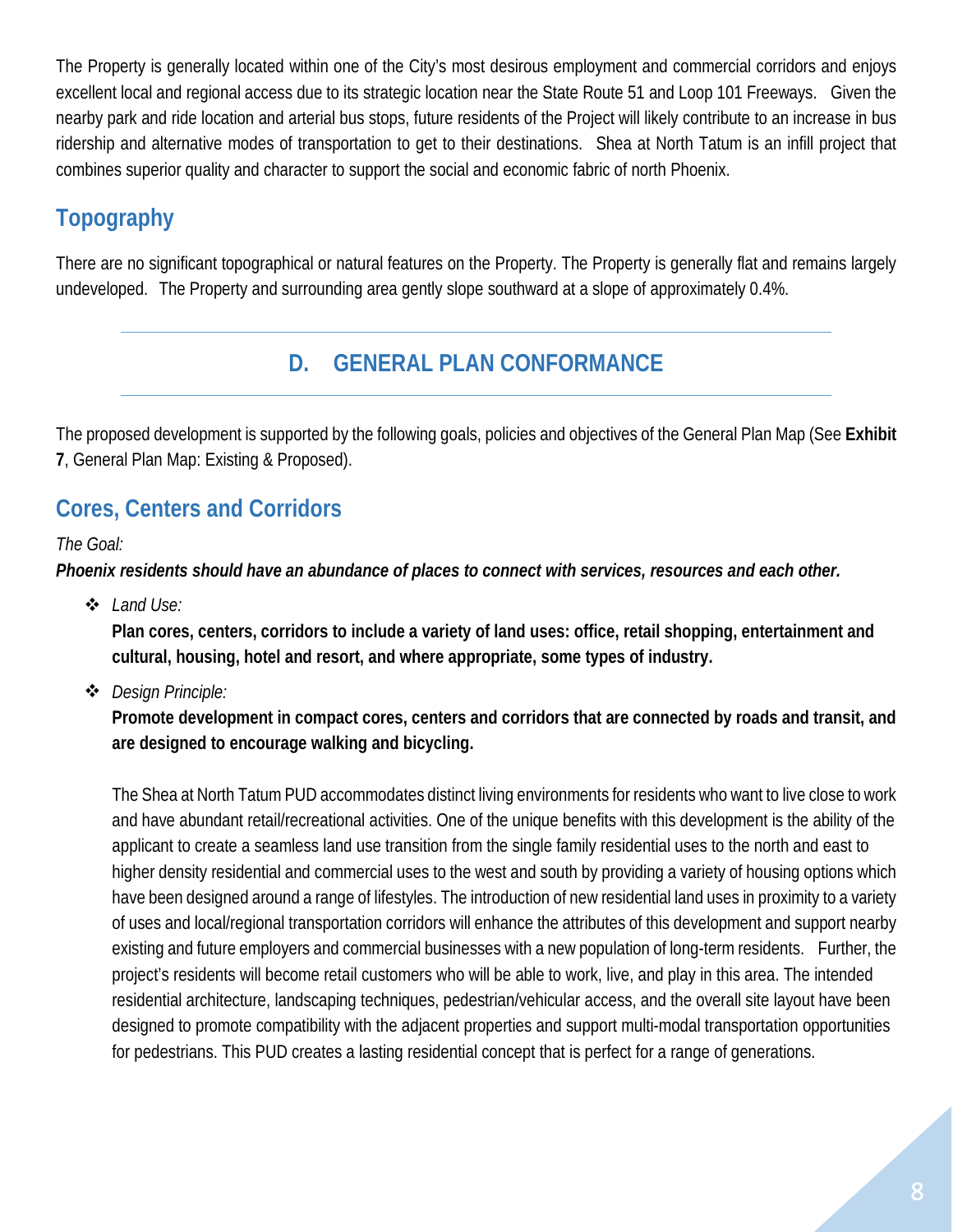# **Infill Development**

The Goal:

**Vacant and underdeveloped land in the older parts of the city should be developed or redeveloped in a manner that is compatible with viable existing development and the long term character and goals for the area.**

#### Land Use:

**Promote and encourage compatible infill development with a mix of housing types in neighborhoods close to employment centers, commercial areas and where transit or transportation alternatives exist.**

This infill project will activate this underutilized Property with a high-end residential planned community that is compatible with the character and intensity of the area. Shea at North Tatum will contribute to the desired mix of housing types near employment centers, commercial areas, and nearby transit options by providing a variety of residential uses which will encourage residents to live, work, and shop in close proximity to the nearby commercial shopping centers and neighborhood-friendly services. The proposed project has a maximum projected density of approximately 550 single family homes, 1,044 multifamily residences, and 295 age-restricted (+55) homes. The anticipated housing types include traditional single family detached homes, detached court homes, duplexes, stacked flat condominium, and apartments, which will accommodate a wide range of incomes and lifestyles. Moreover, this mix of housing types will accommodate the changing nature of each household over time, with options to move-up to larger housing, transition from rental to homeownership, or to downsize if desired.

# **Diverse Neighborhoods**

The Goal:

**Encourage communities and neighborhoods to be a mix of ages, incomes and ethnicities and provide housing suitable to residents with special needs. A diverse range of housing choices, densities and prices in each village should be encouraged.**

#### Land Use:

**Include a mix of housing types and densities where appropriate within each village that support a broad range of lifestyles.**

#### *Zone 1 – Neighborhood Residential - Detached*

North Tatum is designed for a mix of housing types, densities, and a broad range of lifestyles. Approximately 61 acres is dedicated for families and young professionals desiring a more traditional style of housing and lifestyle options. The housing types feature traditional single family, court home, and stacked flats. The varied product offerings range from 1,300 to 2,200 square feet of liveable area. The home styles are planned to meet the needs of an ever-increasing diverse population. The community offers stacked flat units that are planned to feature ground floor garages with single floor living areas for convenient living. Those residents that prefer a detached home with useful outdoor space may discover the court home neighborhood. Finally, residents and families that want a traditional home experience with detached homes and backyards are able to explore the traditional single family home neighborhood. The residences shall be designed to complement the surrounding neighborhood and shall offer floor plans that maximize space and efficiency.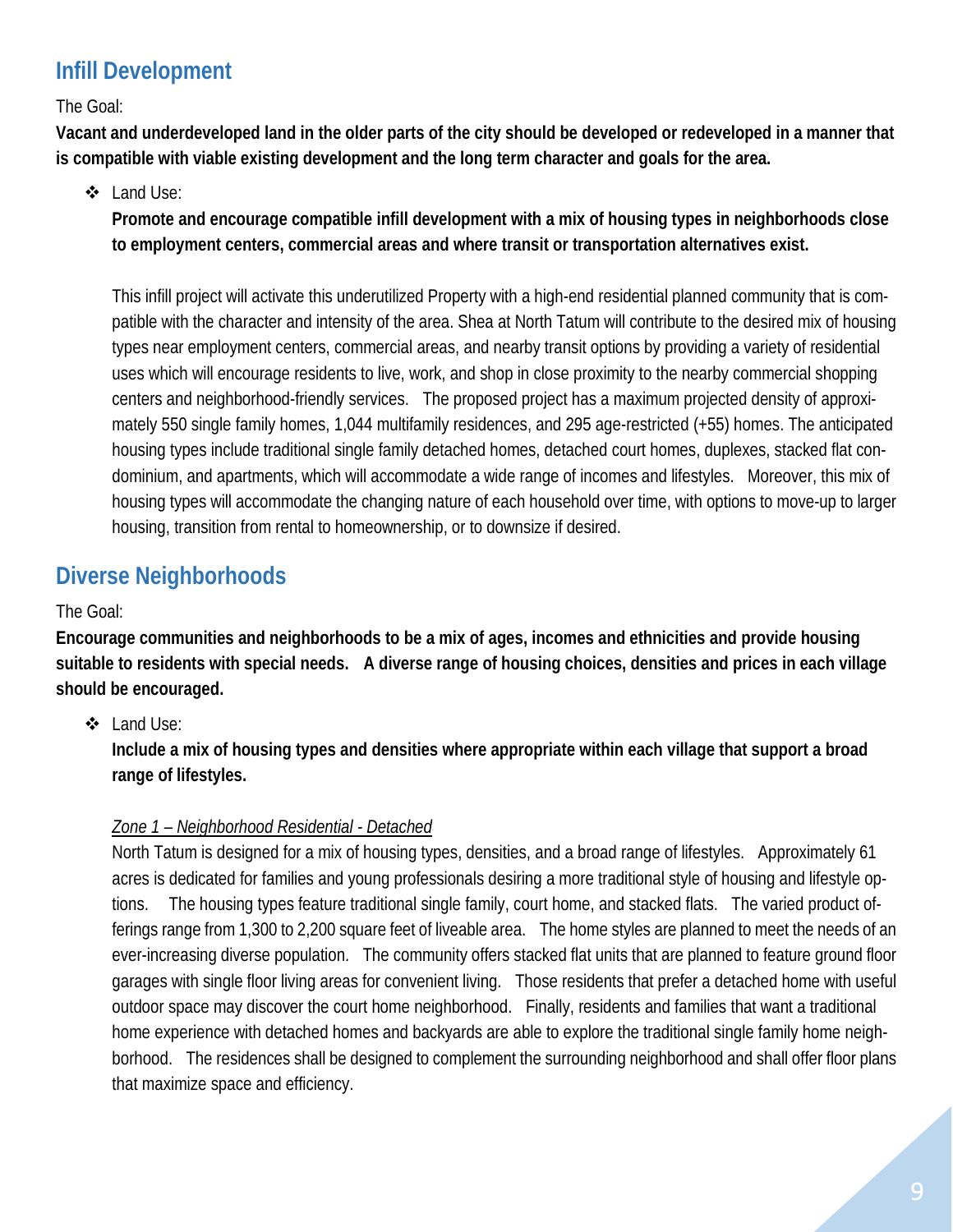#### *Zone 2 – Neighborhood Residential - Attached*

Nearly 35 acres of the Project dedicated for a new breed of an active lifestyle community for the Baby Boomer generation as they become empty nesters and retirees. This development is proposed to be similar to the popular Trilogy concept that is specifically designed for people who want to enrich their lives, nourish their souls, feel great, and have fun. The typical age-targeted home includes two duplex product types that will cater to year-round or seasonal residents. A variety of floor plans range from approximately 1,300 square feet to over 2,100 square feet allowing the homebuyer to choose the type of layout that best fits their lifestyle. While the formal amenity package for the Active Lifestyle community has not been finalized, it may include a beautifully designed clubhouse, resort-style pool, bocce ball court(s), multi-purpose room, poolside bar, event lawn, and/or pickleball court(s). These amenities will be for the exclusive use of residents in the Active Lifestyle Parcels and their guests. They will also have shared use of the linear park and trails in the community with the Family residents.

#### *Zone 3 – Multifamily Residential*

An approximate 26-acre parcel is reserved for a future apartment development. With an ever-growing segment of our population seeking opportunities to live close to employment centers and amenities, a diverse and complete neighborhood should offer rental units. Shea at North Tatum will highlight this need by setting aside the southeast quarter of the community so that an apartment may be developed in a manner consistent with the overall character and vision of the community.

# **Opportunity Sites**

#### The Goal:

**To promote development of vacant parcels or redevelopment of underutilized parcels within the developed area of the city that are consistent with the character of the area or with the area's transitional objectives.**

Land Use:

**Support reasonable levels of increased intensity, respectful of local conditions and surrounding neighborhoods.**

Land Use:

**Promote and encourage compatible development and redevelopment with a mix of housing types in neighborhoods close to employment centers, commercial areas and where transit or transportation alternatives exist.**

The maximum residential densities, types of homes, and access points have been thoughtfully considered. The densities provide a seamless transition from the adjacent residential uses to the commercial areas, the types of homes and development standards respect the adjacent communities, and the access points have been carefully situated to limit impact to the adjoining developments. As stated earlier, Shea at North Tatum, as designed, meets the City's goals for providing healthy villages with a variety of housing options for an evolving demographic of individuals who choose to live in a vibrant mixed-use community. Future residents will enjoy the nearby employment opportunities and convenient multi-modal transportation options.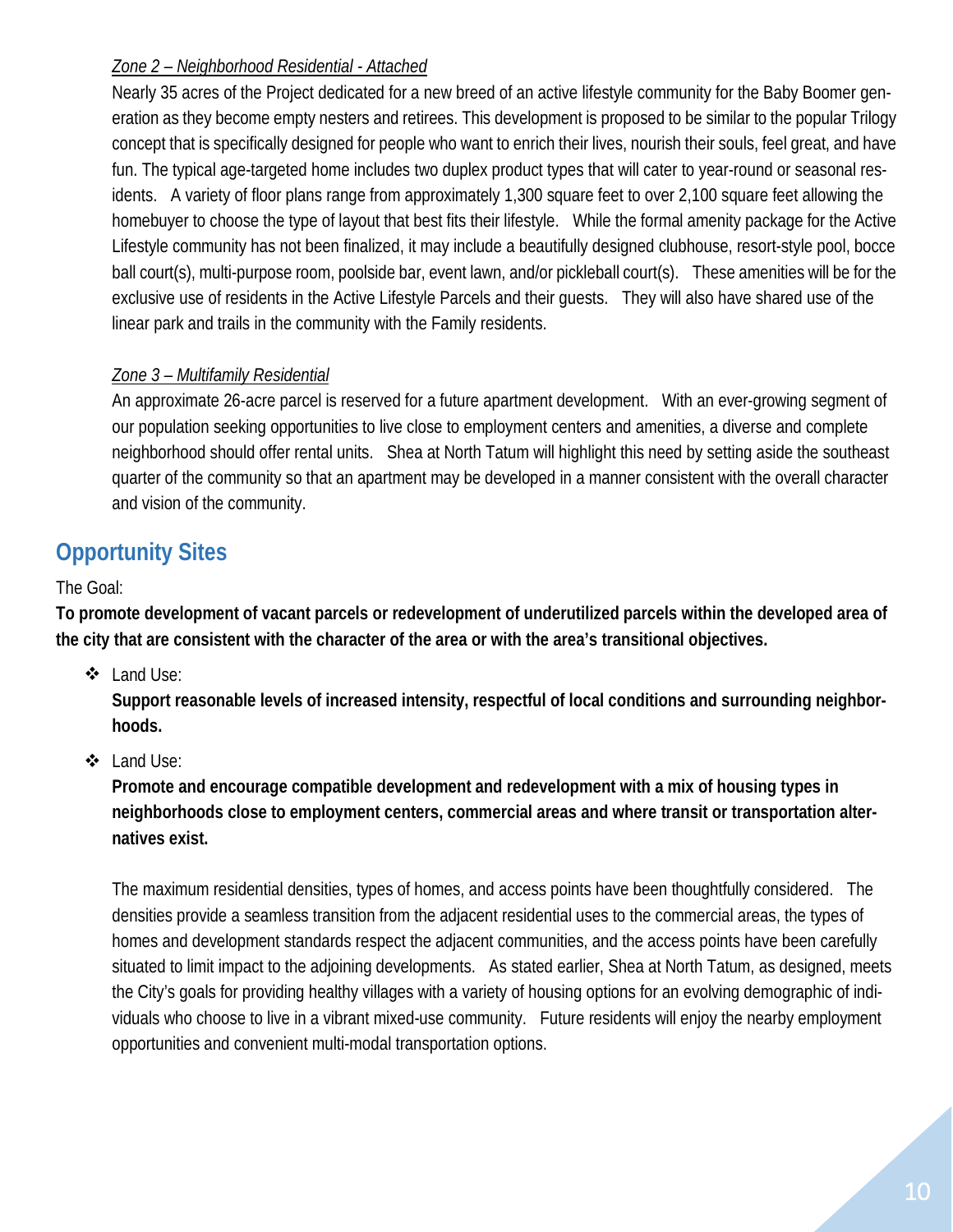# **Safe Neighborhoods – Traffic**

The Goal:

**The community should be protected from the negative effects of the volume, speed and cut-through traffic in neighborhoods.**

#### Land Use:

**Provide access by major streets, with internal circulation handled by a local street system that discourages through-traffic and provides safe pedestrian travel. Use local and collector streets, plus feeder bus lines, to bring people into the cores, center and corridors.**

The intended uses within North Tatum are located and orientated in a manner to encourage residents to seek alternative methods of getting to their destination. The development also has access to bus transit along Tatum Boulevard and Bell Road. Further, the addition of up to 1,889 new residences in North Tatum provides for a better balance of employment and residential diversities in the village and immediate area, and reduces overall vehicle miles traveled by commuters. The proposed neighborhood collector road accessed by Tatum Boulevard will provide for a unique flow of traffic through the community and around the linear park that is a central part of the Project. The road will be a single lane allowing only one-way traffic. There will be three roads that cross the park that will allow traffic to turn on to the lane in the opposite direction. Ample parking will be provided around the park to allow residents to use the facilities. It is also expected that a number of residents would use the sidewalks and trails in the community to walk or bike to the park.

# **E. ZONING AND LAND USE COMPATIBILITY**

North Tatum is a planned residential community that is situated between existing single-family neighborhoods, commercial retail and apartments. The project is envisioned with three land uses (Zones) to create a community with multi-generational appeal. The proposed land uses are highly compatible with the surrounding area with the key addition of an age-restricted component to highlight the diversity of home type offerings at North Tatum. (See **Exhibit 8**, Zoning Map: Existing & Proposed)

The existing land uses and zoning adjacent to the Property are as follows:

| SURROUNDING LAND USES AND ZONING |                                  |                                        |  |  |
|----------------------------------|----------------------------------|----------------------------------------|--|--|
|                                  | <b>Land Use</b>                  | <b>Zoning</b>                          |  |  |
| On-site                          | Vacant                           | R <sub>1</sub> -18                     |  |  |
| <b>North</b>                     | Single-family neighborhoods      | R <sub>1</sub> -10                     |  |  |
| <b>South</b>                     | Commercial uses and apartments   | $C-2$                                  |  |  |
| East                             | Single-family neighborhoods      | R <sub>1</sub> -18; R <sub>1</sub> -10 |  |  |
| West                             | Tatum Boulevard; commercial uses | $C-2$                                  |  |  |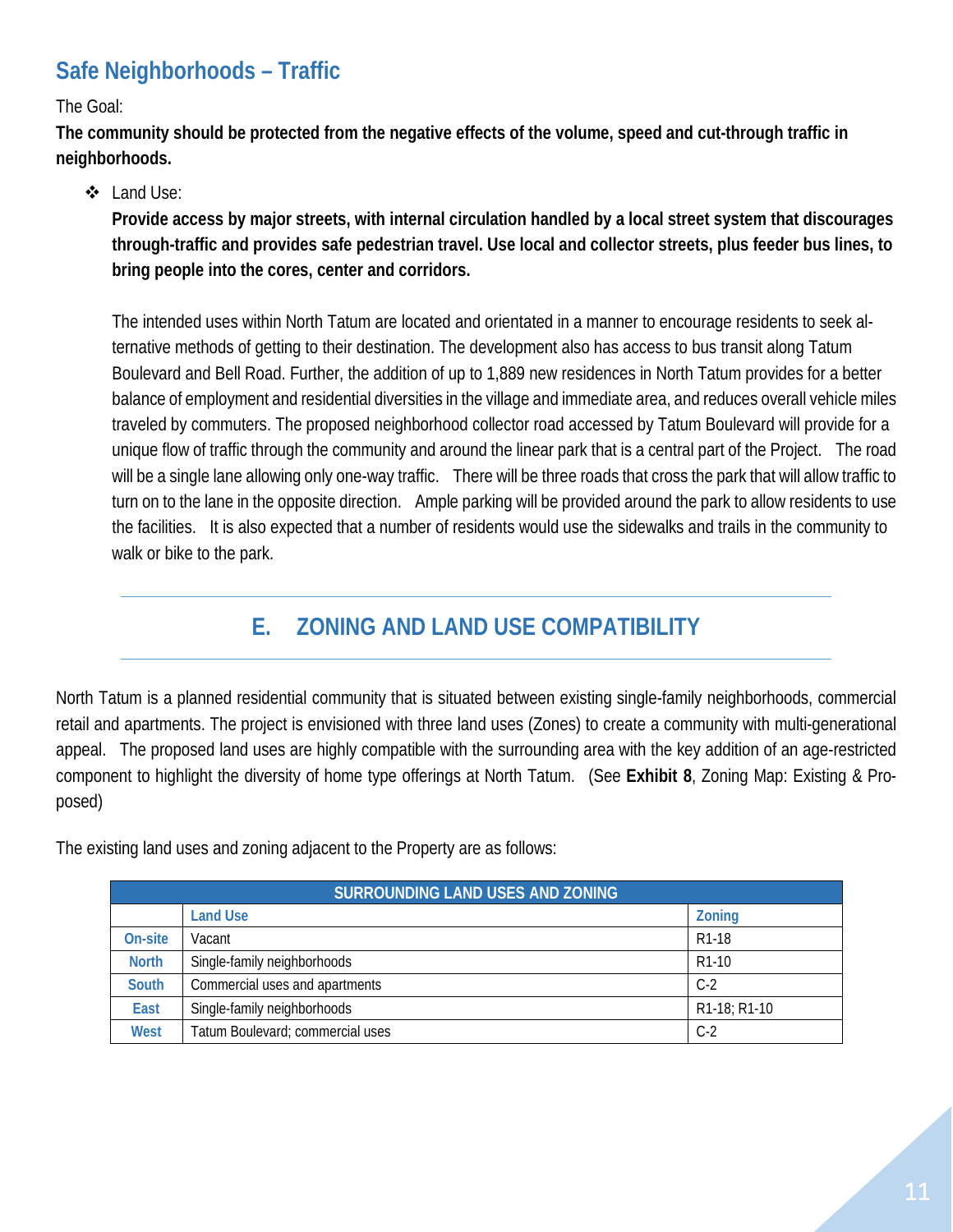# **F. LIST OF USES**

#### **Permitted Uses**

The uses permitted in this PUD are based upon uses permitted in similar Districts of the Phoenix Zoning Ordinance, as noted in the Land Use Table and in Section 608 of the Phoenix Zoning Ordinance. These uses are defined by the land use Zones and are organized by Building Types listed below.

- Multi-family buildings: buildings with multiple residential dwelling units.
- Single-family attached buildings: multiple residences that share one or more walls with adjoining dwellings
- Single-family detached buildings: individual stand-alone residences.

#### **Temporary Uses**

All Temporary Uses permitted and following the approval process as described in Section 708 of the Phoenix Zoning Ordinance.

#### **Accessory Uses**

Accessory uses are permitted in each Building Type according to the Phoenix Zoning Ordinance District regulations referenced in the Land Use Table.

# **FIGURE B – LAND USE TABLE**

|                                   |                        |                                                   | <b>ALLOWED BUILDING TYPES</b>                      |                           |               |                               |           |
|-----------------------------------|------------------------|---------------------------------------------------|----------------------------------------------------|---------------------------|---------------|-------------------------------|-----------|
|                                   |                        |                                                   | <b>Traditional</b><br>single<br>family<br>detached | Stacked-<br>flat<br>Condo | <b>Duplex</b> | <b>Court home</b><br>detached | Apartment |
| <b>Land Use</b><br><b>Parcels</b> | Approximate<br>Acreage | <b>Land Use Description</b>                       |                                                    |                           |               |                               |           |
| <b>Parcel A</b>                   | 16.9 Acres             | Zone 1: Neighborhood Residential -<br>Detached    |                                                    |                           |               |                               |           |
| <b>Parcel B</b>                   | 17.0 Acres             | Zone 1: Neighborhood Residential -<br>Detached    |                                                    |                           |               |                               |           |
| Parcel C                          | 12.7 Acres             | Zone 2: Neighborhood Residential -<br>Attached    |                                                    | $\bullet$                 |               |                               |           |
| <b>Parcel D</b>                   | 12.5 Acres             | Zone 1: Neighborhood Residential -<br>Detached    |                                                    |                           |               |                               |           |
| <b>Parcel E</b>                   | 19.0 Acres             | Neighborhood Residential -<br>Zone 2:<br>Attached |                                                    | $\bullet$                 |               |                               |           |
| <b>Parcel F</b>                   | 17.5 Acres             | Zone 2: Neighborhood Residential -<br>Attached    |                                                    | $\bullet$                 | ٠             |                               |           |
| <b>Parcel G</b>                   | 26.1 Acres             | Multi-Family Residential<br>Zone 3:               |                                                    |                           |               |                               | $\bullet$ |
| <b>Maximum</b><br><b>Density</b>  |                        | Dwelling Units per Acre                           | 6.0                                                | 11.0                      | 11.0          | 8.0                           | 40.0      |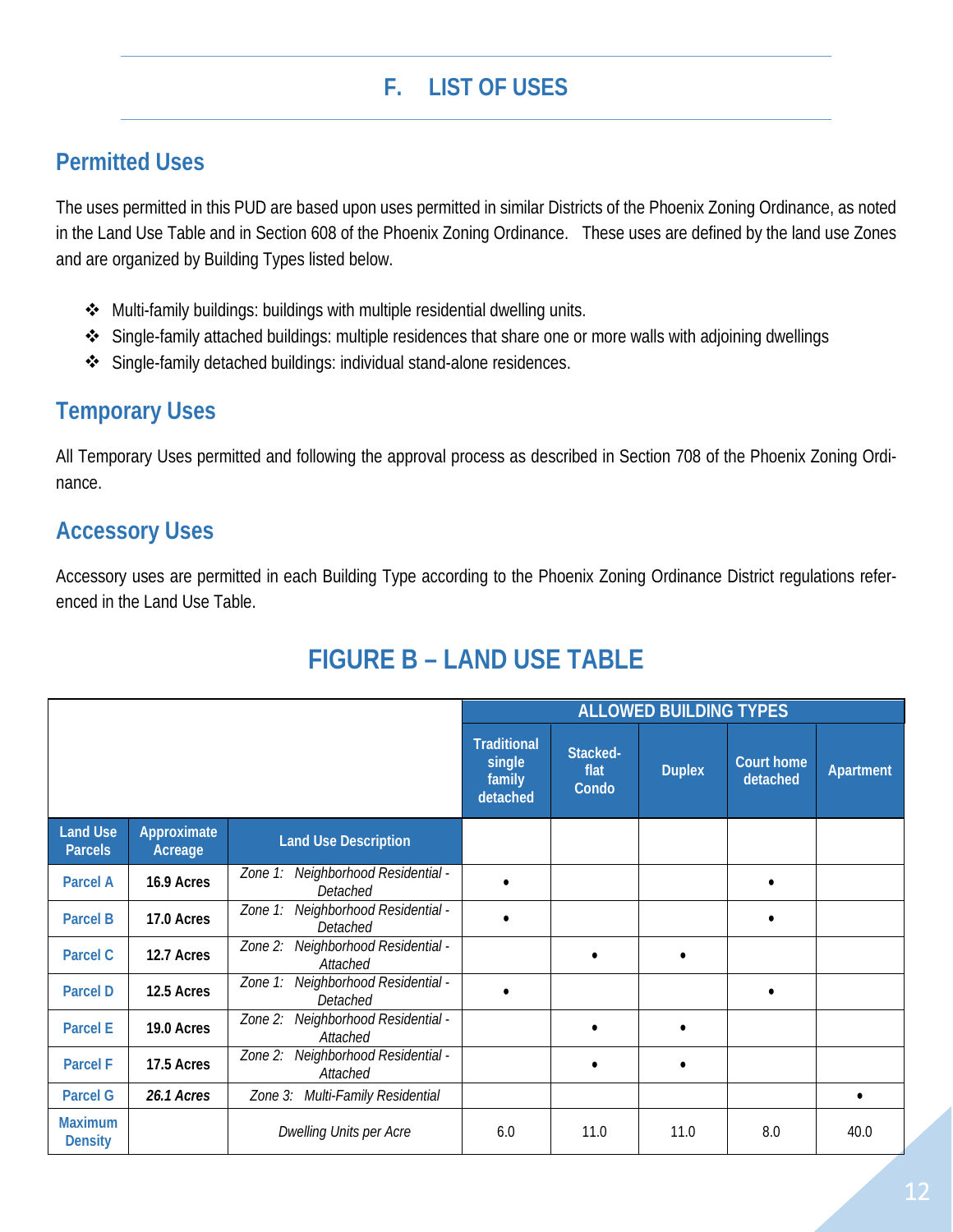#### **G. DEVELOPMENT STANDARDS**

It is the purpose and intent of the provisions defined within this PUD to promote the development of a dynamic residential development. Development of the Property shall comply with the provisions governed by the Phoenix Zoning Ordinance, unless specifically listed below and in the Development Standards Table. If there are conflicts between specific provisions of this PUD and the Phoenix Zoning Ordinance or design guidelines, the terms of this PUD shall apply. The Shea at North Tatum PUD only modifies zoning ordinance regulations and does not modify other City Codes or requirements.

# **Development Standards Table**

As described in the previous section, the Project proposes three categories of land use Zones: (1) Neighborhood Residential – Detached; (2) Neighborhood Residential – Attached; and (3) Multi-Family Residential. The Project proposes to utilize a majority of the development standards that are allowed by several residential districts in the City of Phoenix Zoning Ordinance. The following table identifies the applicable residential districts and proposes modifications where appropriate in order to provide the flexibility needed for the community.

| DEVELOPMENT STANDARDS FOR PROPOSED BUILDING TYPES                                               |                           |                                                 |                       |                  |                               |                |
|-------------------------------------------------------------------------------------------------|---------------------------|-------------------------------------------------|-----------------------|------------------|-------------------------------|----------------|
| <b>BUILDING TYPES</b>                                                                           |                           |                                                 |                       |                  |                               |                |
|                                                                                                 |                           | <b>Traditional</b><br>single family<br>detached | Stacked-flat<br>Condo | <b>Duplex</b>    | <b>Court home</b><br>detached | Apartment      |
| <b>Maximum Density</b><br>(Dwelling Units per Acre)                                             |                           | 6.0                                             | 11.0                  | 11.0             | 8.0                           | 40.0           |
| Reference Phoenix Zoning Ordinance for Devel-<br>opment Standards unless modified in this table |                           | R <sub>1</sub> -6                               | $R-3$                 | $R-3$            | $R-2$                         | R <sub>5</sub> |
| <b>Minimum Lot Width</b>                                                                        |                           | 45'                                             | None                  | <b>None</b>      | None                          |                |
| <b>Minimum Lot Depth</b>                                                                        |                           | <b>None</b>                                     | None                  | <b>None</b>      | None                          |                |
| <b>Minimum Interior</b>                                                                         | <b>Front Yard Setback</b> |                                                 | 5'                    | 5'               | 5'                            |                |
| <b>Building Setbacks/</b><br><b>Build to Property</b>                                           | <b>Side Yard Setback</b>  |                                                 | None                  | <b>None</b>      | None                          |                |
| Lines*                                                                                          | <b>Rear Yard Setback</b>  |                                                 | None                  | None             | None                          |                |
| <b>Maximum Building Height</b>                                                                  |                           |                                                 | 3 stories or 40'      | 3 stories or 40' |                               |                |
| <b>Maximum Lot Coverage</b>                                                                     |                           | 55%                                             | 50%                   | 50%              | 55%                           |                |

*Note: Building setbacks shall be measured to the main structure. Balconies, porches, stoops, bay windows, roof overhangs, fire place, ac units, stucco pop-outs, door/window trim, and any other such component shall be considered incidental to the main structure.*

#### **Landscape Standards**

The landscape standards shall establish a minimum acceptable standard for the integration of the built environment into the natural landscape while providing a comfortable, accessible and aesthetically pleasing community. Shade trees are limited to those specified in the Permitted Shade Tree Table; however, additional types of trees may be approved if they are on the Arizona Department of Water Resources Phoenix AMA-3550 list. Proposals for additional plant materials may be reviewed and administratively approved by City staff.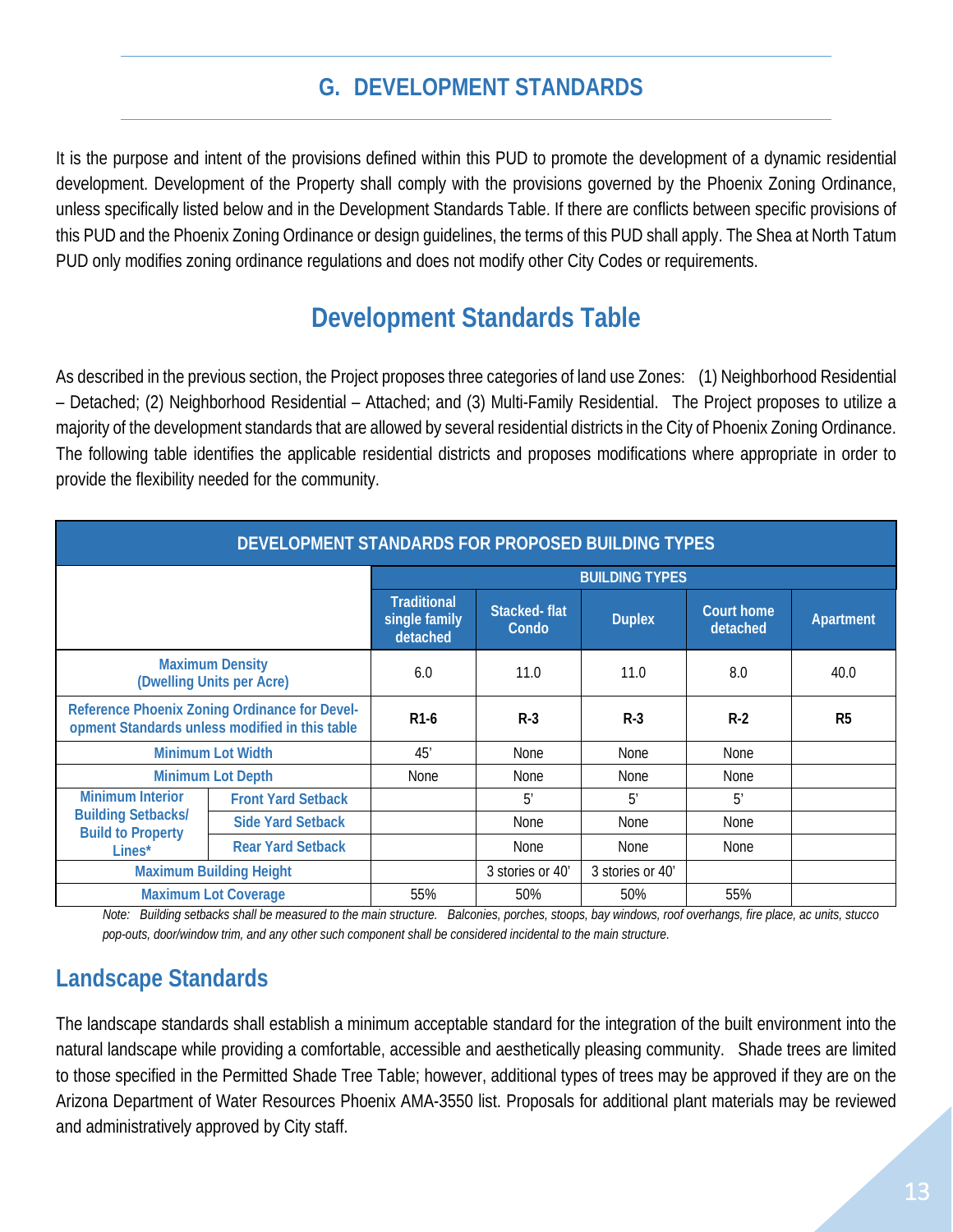| PERMITTED SHADE TREE TABLE      |                                                            |                                 |                                 |  |  |
|---------------------------------|------------------------------------------------------------|---------------------------------|---------------------------------|--|--|
| <b>Botanical Name</b>           | <b>Common Name</b>                                         | Approx.<br><b>Height (Feet)</b> | Approx.<br><b>Spread (Feet)</b> |  |  |
| Acacia salicina                 | Willow acacia                                              | 30                              | 20                              |  |  |
| Acacia stenophylla              | Shoestring acacia                                          | 30                              | 20                              |  |  |
| Dalbergia sissoo                | Indian rosewood                                            | 40                              | 25                              |  |  |
| <b>Eucalyptus erythrocorys</b>  | Red-cap gum                                                | 25                              | 15                              |  |  |
| <b>Eucalyptus microtheca</b>    | Coolibah                                                   | 35                              | 25                              |  |  |
| Eucalyptus papuana              | Ghost gum                                                  | 40                              | 25                              |  |  |
| Fraxinus velutina fan west      | Fan west ash                                               | 50                              | 30                              |  |  |
| <b>Fraxinus velutina bonita</b> | Bonita ash                                                 | 30                              | 25                              |  |  |
| Olea Europaea                   | Swan hill, Wilsonii, Majestic beauty -<br>fruitless olives | 30                              | 25                              |  |  |
| Pistacia chinensis              | Chinese pistache                                           | 40                              | 25                              |  |  |
| Quercus virginiana              | Live oak                                                   | 40                              | 30                              |  |  |
| Ulmus parvifolia                | Evergreen elm                                              | $40 - 60$                       | 30                              |  |  |
| Acacia aneura                   | Mulga                                                      | 20                              | 15                              |  |  |

#### *Summary of Planting Guidelines*

#### *Landscape Concept*

North Tatum will use a predominantly desert plant palette that is meant to showcase the beauty of the Sonoran Desert.

Formal planting patterns and turf will be utilized in highly focal areas, such as the Project main entry points, along the neighborhood collector and the linear park. The formal planting reinforces the urban park setting that characterizes this community. Residential neighborhoods shall utilize both formal and informal planting patterns, as well as turf for active and passive recreation. Non-programmed open space, buffers, and drainage areas will maintain more of an organic planting pattern to help distinguish these areas from the focal areas within the community. (See **Exhibit 10**, Landscape Character)



#### *Perimeter and Screen Walls*

All screen walls and fences shall comply with the Phoenix Zoning Ordinance, Section 703: Landscaping, Fences and Walls, except as noted below: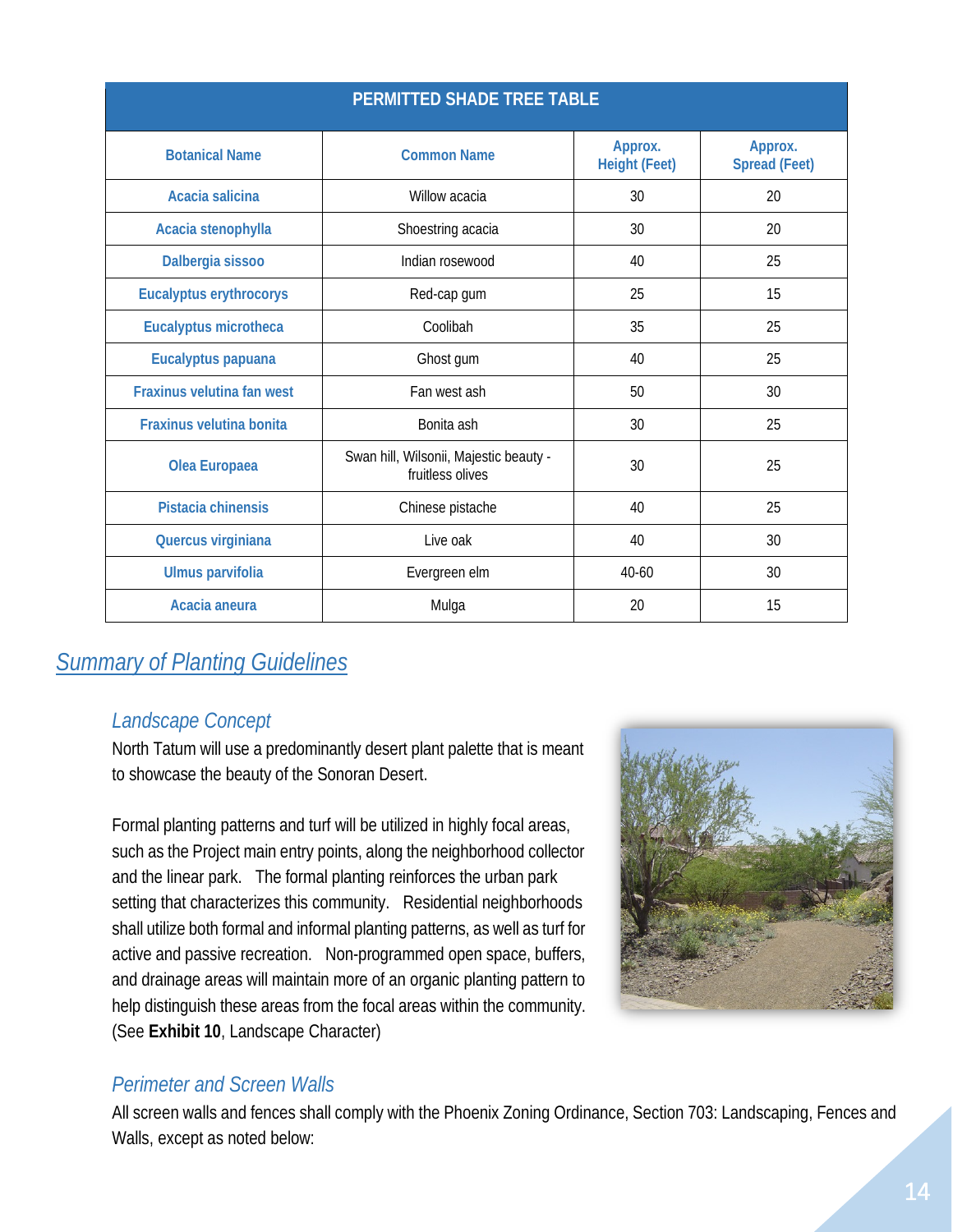- $\clubsuit$  Walls shall be designed to blend into the surrounding desert landscape through the use of compatible materials and colors. All site perimeter walls along collector roadways and between varying uses shall be a minimum of six-feet in height, with a maximum of eight-feet in height. Any blank walls adjacent to streets and sidewalks shall be limited to a maximum of 40-feet along a continuous plane, at which the wall shall be articulated with a setback, change of materials, use of artwork, or appropriate plant materials.
- No screen or perimeter walls over 40-inches in height will be permitted within the front yard setback.
- No screen or perimeter wall may incorporate chain link fencing or non-decorative corrugated metal. No wall shall be topped with razor, concertina, barbed wire or any equivalent.
- Loading, maneuvering and other service areas shall be screened, to the extent practical, so that they are not visible from the perimeter right-of-ways.

#### See **Exhibit 11**, Wall Concepts.

#### *Entry Landscape*

Shea at North Tatum has major gateway entries at the perimeter of the Property. These will be the primary entry points and will provide a sense of character that will define the project's aesthetic charm. Landscape plantings shall consist of mature specimen trees, mass plantings of evergreen and flowering shrubs, ground-cover, and accent cacti plantings. The plantings at the entry will establish the character and quality of the development, which will be carried throughout the community.

The main entry is anticipated to be gated with signage walls and monumentation clearly identifying the architecturally themed gate house. This shall serve as a planned control access point to provide for a formal entrance into the community. (See **Exhibit 12**, Entry and Linear Park Master Plan)

#### *Neighborhood Collector Landscape*



The neighborhood collector road landscape treatment will provide an attractive entry feel and edge that will buffer the roads from the internal neighborhoods, provide shade for pedestrians and maintain a native desert appearance and function. The appropriate mix of canopy trees, shrubs and ground-covers will provide an attractive pedestrian experience along the connecting roadways. Plant materials will be incorporated between the street and adjacent sidewalks, as well as between the sidewalks and residences, where appropriate, to provide an interesting and comfortable pedestrian environment. Berms and undulating landforms may be incorporated along with appropriate screen walls or fences to provide a degree of separation where appropriate. (**See Exhibit 13,** Streetscape Concept).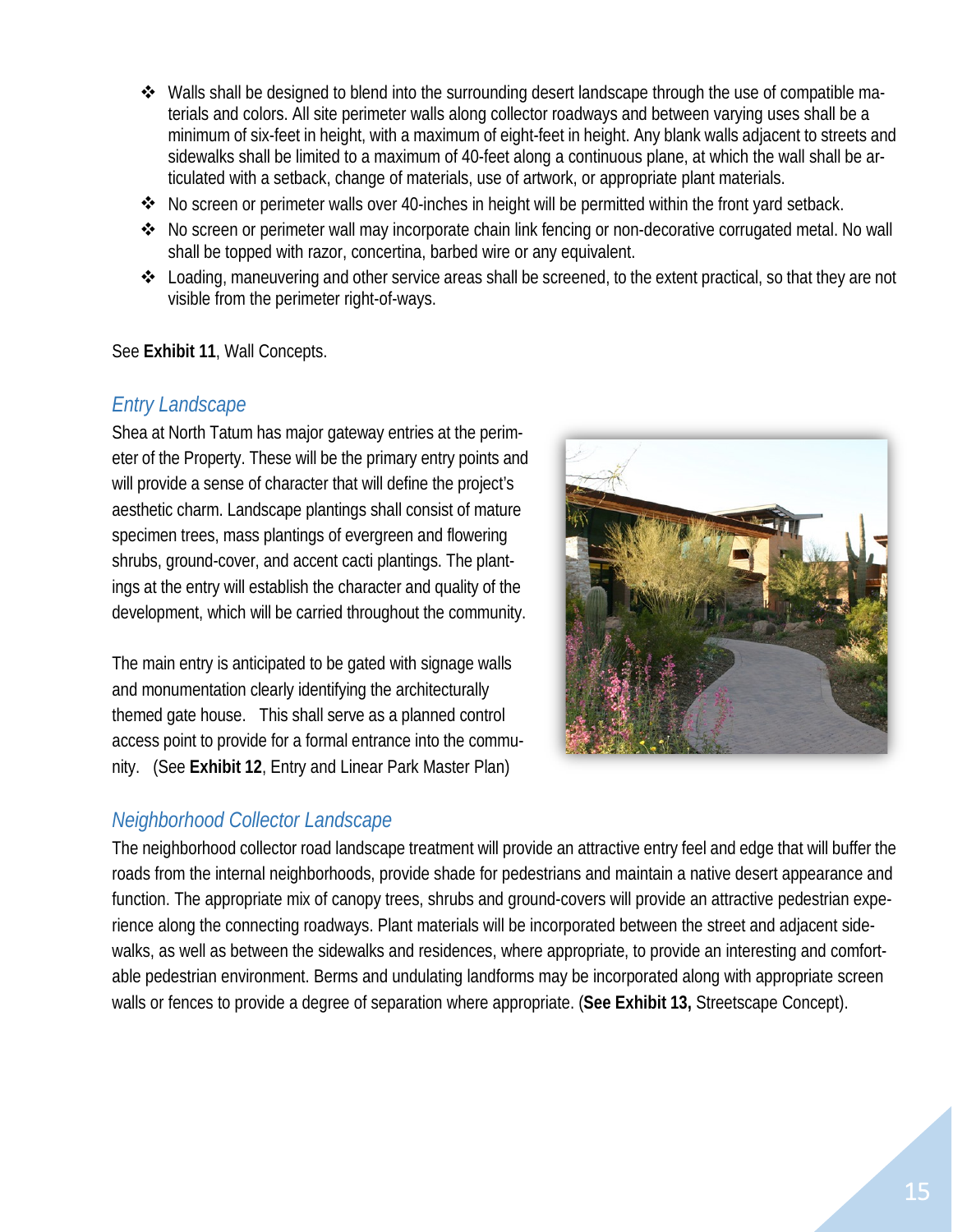

Plantings along the neighborhood collector will be formal and include a street tree program. This concept provides an upscale and immediate mature look to the community, and provides for shaded walkways for pedestrians. The enlarged median will serve as a linear park with ample useable lawn for picnics, tossing the playing ball around, or for families to bring their kids and grandkids together.

Groves of trees will be used at the entries of neighborhoods off this main boulevard. This helps identify significant places within the community as well as provide, plus provides a scenic environment at neighborhood entry points.

#### *Local Neighborhood Street Landscape*

The planting materials shall be similar to the collector roadway landscape in type of material, density, and size. Trees may be planted in groupings to allow for site lines to buildings, signage and vehicular movements. Where sidewalks are detached, trees shall be offset in rows to provide shade for pedestrians. Berms and undulating landforms enhanced with vegetation are encouraged to provide visual interest, screening of adjacent uses, and storm water management.

Turf will be used in where appropriate to soften the landscape and provide passive recreation opportunities.



#### *Common Space Landscape*

The following standards shall apply:

- Turf is limited to a maximum of 60% of the total landscape area. Turf is recommended in usable and visually significant areas only that are supported by irrigation.
- Decorative rock (decomposed granite) is required in all landscape areas with the exception of turf. Any other material may be permitted as reviewed and approved by the Planning and Development Department.

(See **Exhibit 10**, Illustrative Landscape Character)

#### *Screening*

The following standards shall apply:

Ground mounted mechanical equipment over 36-inches in height shall be screened from view by a minimum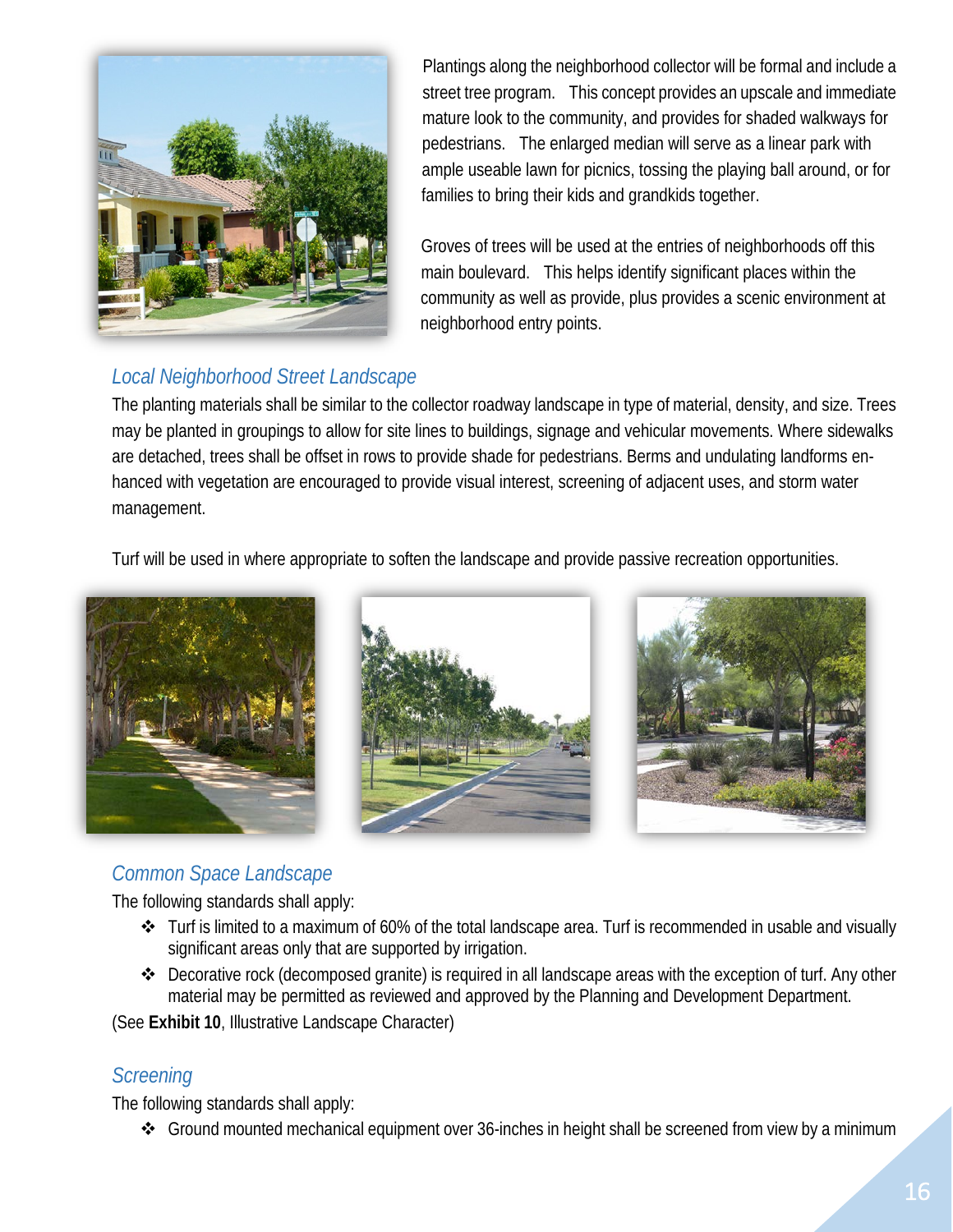of a 40-inch in height solid wall or suitable evergreen plant materials. Any walls shall be architecturally compatible with the primary structure.

\* Trash compactors and dumpsters shall be screened with a masonry wall architecturally compatible with surrounding structures with minimum six-foot height, not to exceed eight-foot height. Doors (if applicable) shall be constructed with metal frame materials.

#### *Shade*

Due to extreme summer heat, shading of pedestrian spaces is a high priority. Gathering areas and sidewalks are planned to have spaces within them that are shaded in the summer months, but allows for sun penetration in the winter months. Incorporating canopies, building extensions, overhangs, arcades, and other shading devices into the design of the amenity buildings will also be a high priority. Sensitive design assuring accessibility will also be incorporated.

# **Lighting**

Site lighting of the development shall comply with the Phoenix Zoning Ordinance and Phoenix City Code.

# **Amenities**

Parks, open space and a range of amenities will be provided for the residents of the Property. These spaces and improvements will occur in conjunction with construction of adjacent residential units within the overall development and details of which shall be determined during the Master Planning Process. Development milestones set the threshold at which specific amenities shall be complete.

The Project shall include both active and passive amenities that will be commensurate to the scale and stature of the community. A key element will be the linear park planned to be located with the median of the neighborhood collector road section. Although the extent of the features of the linear park will be highly dependent on market conditions and demands, the linear park may include features for tot lots or equivalent kids play area; neighborhood amenity site that incorporate elements to engage the resident, community activity center and pool, and sport courts. In addition to the linear park, the Project is planned with other open space elements that may include, but are not limited to the following:

- ❖ Open-space with an abundance of turf
- ❖ Lush landscaping with earth mounding
- $\triangleleft$  Ramadas and picnic tables
- Bicycle racks
- ❖ Water fountains

A multi-use pedestrian pathway within the interior of the parcels shall be provided as shown in the Circulation Plan (See **Exhibit 14**).

- All single-family detached homes shall meet the requirements found in the Guidelines for Design Review Section 507. Tab A. II.C.8 of the Phoenix Zoning Ordinance with the following provisions:
	- o All lots 45- feet and wider shall incorporate Design Guidelines Sections 8.5.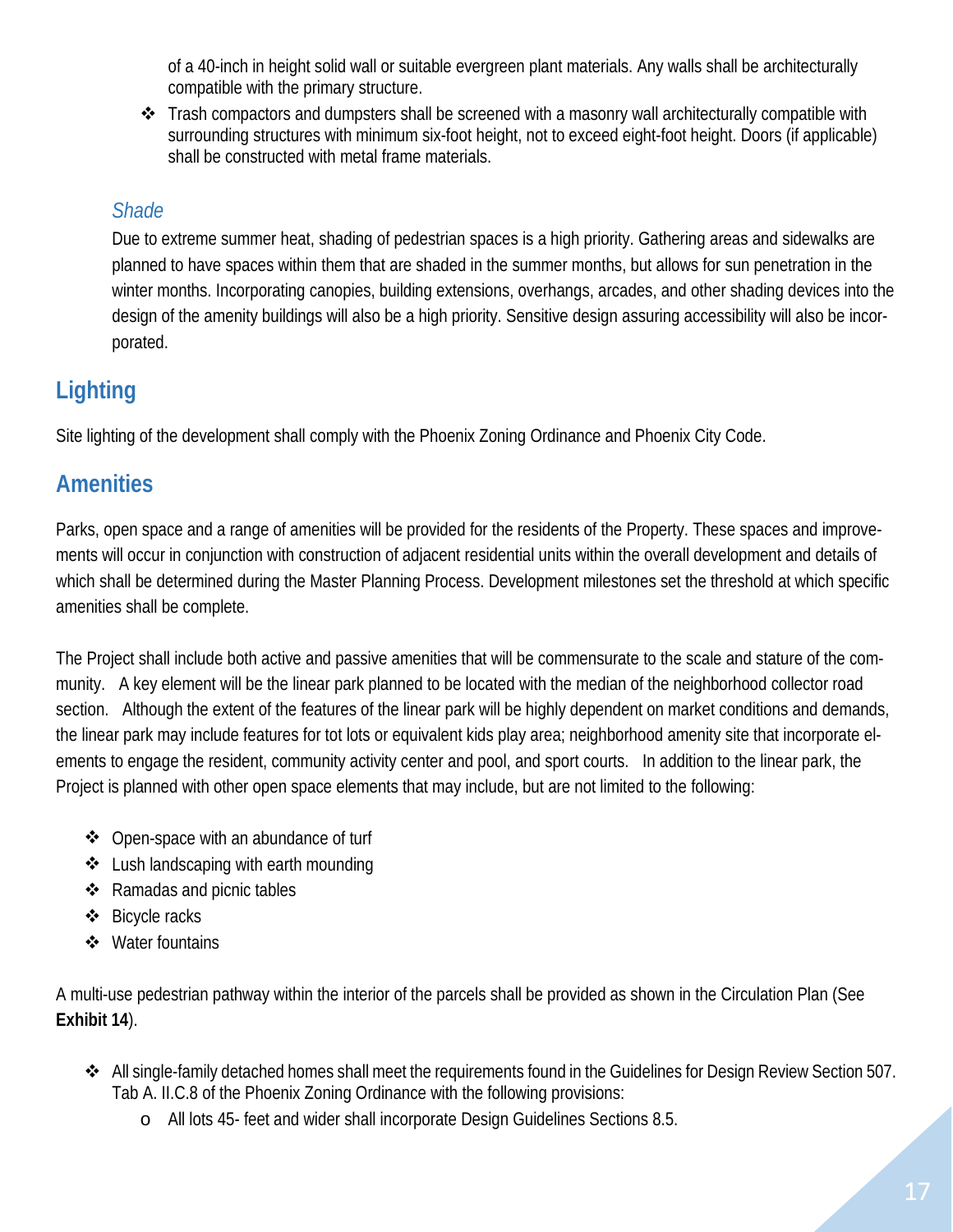o A minimum of three different front yard plant palettes consisting of a minimum of one accent tree, five shrubs and turf or ground cover, or evidence of a landscaping incentive package shall be provided for all single-family detached homes.

# **Parking**

The minimum number of required parking spaces shall be as set forth in Section 702 of the Phoenix Zoning Ordinance, minus 10% and except for those standards modified in the sections below. This provision shall not limit the ability of the applicant or end user to apply for a zoning adjustment application to further modify any development standard or ordinance provision. The following exceptions or additions to the parking standards listed in Section 702 of the Phoenix Zoning Ordinance shall apply:

#### *Compact Parking*

The minimum dimensions for compact parking spaces are eight-feet by 16-feet. Development within the Neighborhood Residential – Attached and Multi-Family Residential zones may use compact space dimensions for no more than 10% of required parking spaces.

# **H. DESIGN GUIDELINES**

The buildings at Shea at North Tatum will be visually integrated with the Property and its context by utilizing building placement and form that harmonizes with the surrounding environment. An appropriate balance will exist between the buildings and the surrounding open spaces to create a hierarchy of spatial definition. The development plan will promote flexibility in uses and design while providing consistent development regulations to guide development of the individual parcels within the Property.

#### **Thematic Streetscape Design**

North Tatum streetscapes will be designed in a way that promotes pedestrian and bike use while ensuring a safe driving experience. With this approach in mind, a hierarchy of streetscapes have been designed that support appropriate speeds, access and connectivity within the neighborhood and to the surrounding region. The streets design will provide the necessary connections and will also serve as landscaped amenity spaces complete with sidewalks, street trees and other landscape features and in some instances will include wide landscaped medians and/or dedicated bike lanes. Electric boxes, transformer utilities, and conduits should be concealed from view. Unless indicated, all streets may include on on-street parking on one-side or both sides of the street.

#### **Neighborhood Collector**

The neighborhood collector entrance from the perimeter of the Property will provide access to and within the residential parcels and is defined by a minimum of a 20 foot wide landscaped median, tree shaded paths and sidewalks and appropriate lighting for both vehicular and pedestrian traffic. More specifically this shall be:

- Landscaped median, minimum 20 feet wide (inside curb dimension)
- Detached sidewalk, minimum 8 foot wide, on one side of the street only, with a minimum 10-foot wide landscape planter between back of curb and sidewalk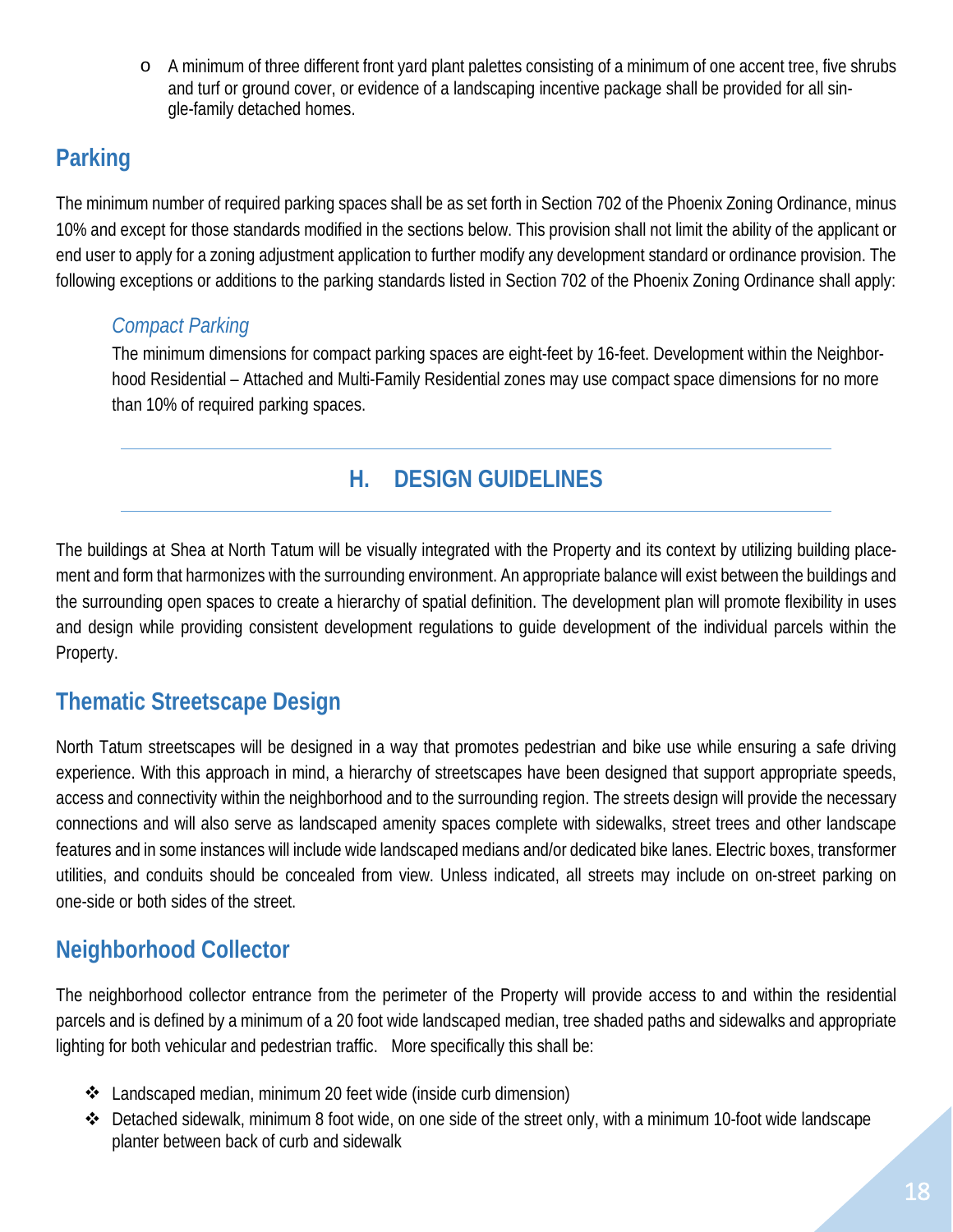# **Local Private Street**

The internal neighborhood streets will include a 4 foot attached sidewalk, on one side of the street, to allow residents to walk from their Parcel to the Boulevard to the lineal park.

#### **Landscape Theme and Design**

The landscape standards provide a framework for a common landscape theme for Shea at North Tatum that is compatible with the Sonoran Desert and the surrounding environment. It is desirable to utilize materials that are common and compatible with the desert region's ecology and wildlife, and to help conserve water resources. Plant materials will soften the general appearance of the project, provide shade, and provide buffering between adjacent uses. (See **Exhibit 9**, Conceptual Landscape Plan)

The landscape at North Tatum Groves will feature desert appropriate landscaping that showcases the beauty of the Sonoran Desert while creating a soft, green environment for its residents. Plantings will be both formal and informal based on location and visibility. Turf will be used throughout the community to help promote the park like setting of North Tatum Groves, as well as, plus groves of trees in key areas.

# **Lighting**

Site lighting of North Tatum shall comply with the Phoenix Zoning Ordinance and Phoenix City Code.

#### **Amenities**

A central amenity has been provided within North Tatum along the neighborhood collector. The gradual widening of the lanes provides a great opportunity for a linear park and amenity sites for the community. Large turf areas with recreational amenities such ramadas, picnic areas and other items may be added to the park for all of the residents to enjoy.

#### **I. SIGNS**

It is intended that all signs at Shea at North Tatum meet the requirements found in Section 705 of the Phoenix Zoning Ordinance. Prior to construction, a Comprehensive Sign Plan shall be processed and approved in accordance with Section 705.E.2 of the Phoenix Zoning Ordinance.

#### **J. SUSTAINABILITY**

- A. The following are standards that are measurable and enforceable by the City:
	- a. Multi-family residential development shall provide common bicycle parking at 0.25 spaces for each residential unit, with a maximum of 40 spaces.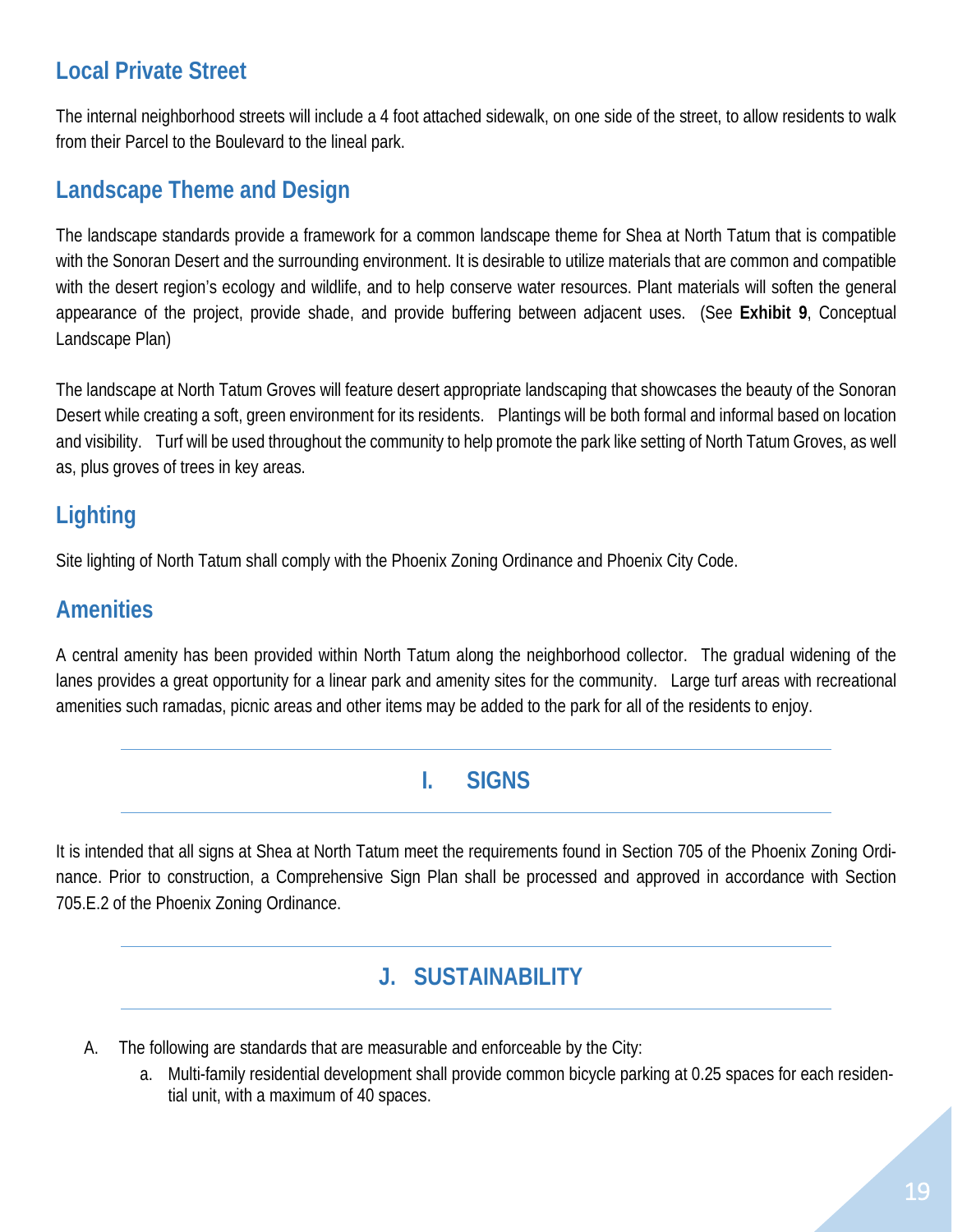- B. The following are sustainability practices will be considered by the developer:
	- a. A sustainable recycling program will be actively pursued and supported for all single-family and multi-family developments.
	- b. Providing pedestrian amenities such as: shaded sidewalks separated and protected from the street by landscape elements, waste receptacles (recycling and trash), way finding, and benches.
	- c. Providing active living amenities such as recreational structures within project common areas, playground equipment and active play fields.
	- d. Shaded surface parking spaces using vegetation, low-sloped structural shading with a minimum SRI of 29, or a similar material that achieves additional shading with high reflectivity.
	- e. Providing multi-use paths throughout the site that enable connection to the linear park.
	- f. Providing locations for secure bike parking.
	- g. Landscaping and stormwater management that seek to retain storm runoff where appropriate and allow it to provide water for landscaping and improve groundwater conditions.
	- h. Utilizing non-invasive native vegetation within landscape areas including parks and opens spaces, landscape buffers and setback, and along streets within the community.
	- i. Providing a wide variety of home types and sizes that will attract residents that are equally varied in age and lifestyle.
	- j. Including LED and energy efficient lighting technology on site including parking lots, parks and streets.

# **K. INFRASTRUCTURE**

#### **Circulation Plan Overview**

According to the traffic study prepared by CivTech, Tatum North is anticipated to generate approximately 11,788 daily vehicles with approximately 897 AM peak hour trips and 1,132 PM peak hour trips anticipated from the area. The City of Phoenix requires developments of this size to prepare a traffic study that will address the immediate impacts upon opening in addition to an analysis of 5-years after opening. The study will identify necessary roadway improvements surrounding the site and will evaluate the AM peak hour and PM peak hour.

Per the conceptual site plan, the development will separate the single-family and active adult development from the multifamily development. Access to the single family and active-adult portion will be provided from a primary access point along Tatum Boulevard (aligning with the Sonterra at Paradise Valley apartment driveway) as well as two access points along Grovers Avenue to be restricted to "egress only". Access to the multifamily development will be provided from a primary access along Bell Road, aligning with 50th Place.

Bell Road will be the primary attraction of site trips as it provides regional access to SR 51 west of the site and Loop 101 east of the site. An aerial view of the site reveals that most trips will travel south, east, and west. Although Tatum Boulevard north of the site provides access to Loop 101, it is not anticipated to be heavily favored. Drivers destined westbound on Loop 101 will most likely travel west on Bell Road to SR 51 and then take SR 51 northbound to Loop 101. Drivers destined to travel east will most likely choose to travel eastbound on Bell Road. It is anticipated that a signal will be warranted at both primary access points for this development. Signal locations will be determined as part of the previously mentioned traffic study.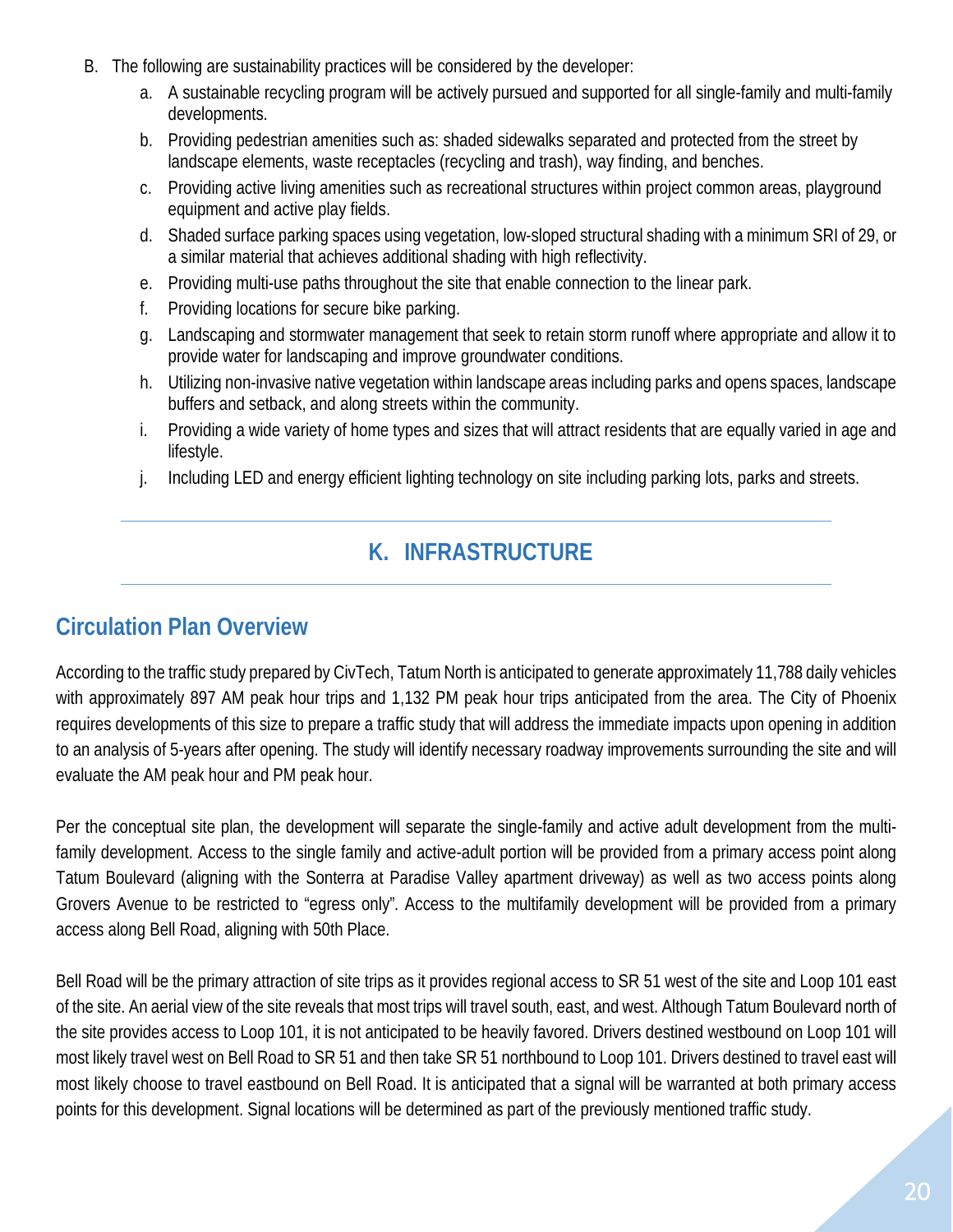#### **Grading and Drainage**

The area surrounding the Property naturally slopes to the south. According to FEMA Flood Insurance Rate Map 04013C1315L, revised October 16, 2013, the site is located entirely within shaded Zone X. FEMA defines shaded Zone X as areas of 0.2% annual chance flood; areas of 1% annual chance flood with average depths of less than 1 foot or with drainage areas less than 1 square mile; and areas protected by levees from 1% annual chance flood. The site is located less than a half mile downstream of the Reach 11 Recreation Area, which also provides regional flood protection for the Property and surrounding area.

Most of the area surrounding the Property has been developed with stormwater controls to manage stormwater runoff within their respective boundaries. Adjacent parcels appear to include adequate conveyance or retention facilities to store or route their onsite runoff, and adjacent half-street frontages were constructed with inlets and storm drain systems to manage roadway runoff. The Property, which remains largely undeveloped, does not appear to have any significant existing drainage controls or facilities.

The Property will need to be designed and constructed to manage the 100-year onsite runoff. In accordance with current City of Phoenix design guidelines, 100-year, 2-hour retention will be required. The ultimate outfalls for the Property shall be to the adjacent roadway right-of-ways located along the south and west sides, which is consistent with historical drainage patterns. Since the Property will be designed with appropriate drainage controls and stormwater retention, and the historic outfalls will be maintained, no adverse impact to downstream properties or infrastructure is expected as a result of the their development.

#### **Water Services**

Water service for North Tatum will be provided by the City of Phoenix. Since the Project is located on an infill lot, extensive water infrastructure is present and available to serve the Project. The site is located between the City's pressure zones 5E (52) and 4A (42). It is anticipated that portions of the site will be served by each respective pressure zone. The existing water infrastructure in the Project vicinity includes 8-inch water lines in 52nd Street and Grovers Avenue, and 12-inch water lines in Bell Road south of the site and along a portion of Tatum Boulevard west of the site. In addition to these distribution mains, there is also an existing 48-inch transmission water main in Bell Road.

The water system improvements for the Project are anticipated to include distribution mains that will range from 8-inch to 12-inch in diameter. No significant offsite improvements are expected. The addition of new onsite water mains will offer benefits to the overall system by providing new flow paths and looping to improve the overall performance. A Water Master Plan shall be prepared to evaluate and analyze the Project and summarize findings and conclusions.

#### **Wastewater Service**

Wastewater service for North Tatum will be provided by the City of Phoenix. Existing wastewater infrastructure in the vicinity of Tatum Groves includes an 8-inch gravity sewer main along 52nd Street and 10-inch gravity sewer mains along Grovers Avenue and Tatum Boulevard. The 10-inch sewer main along Grovers Avenue flows west to Tatum Boulevard, and the existing sewer mains in Tatum Boulevard and 52nd Street convey wastewater south.